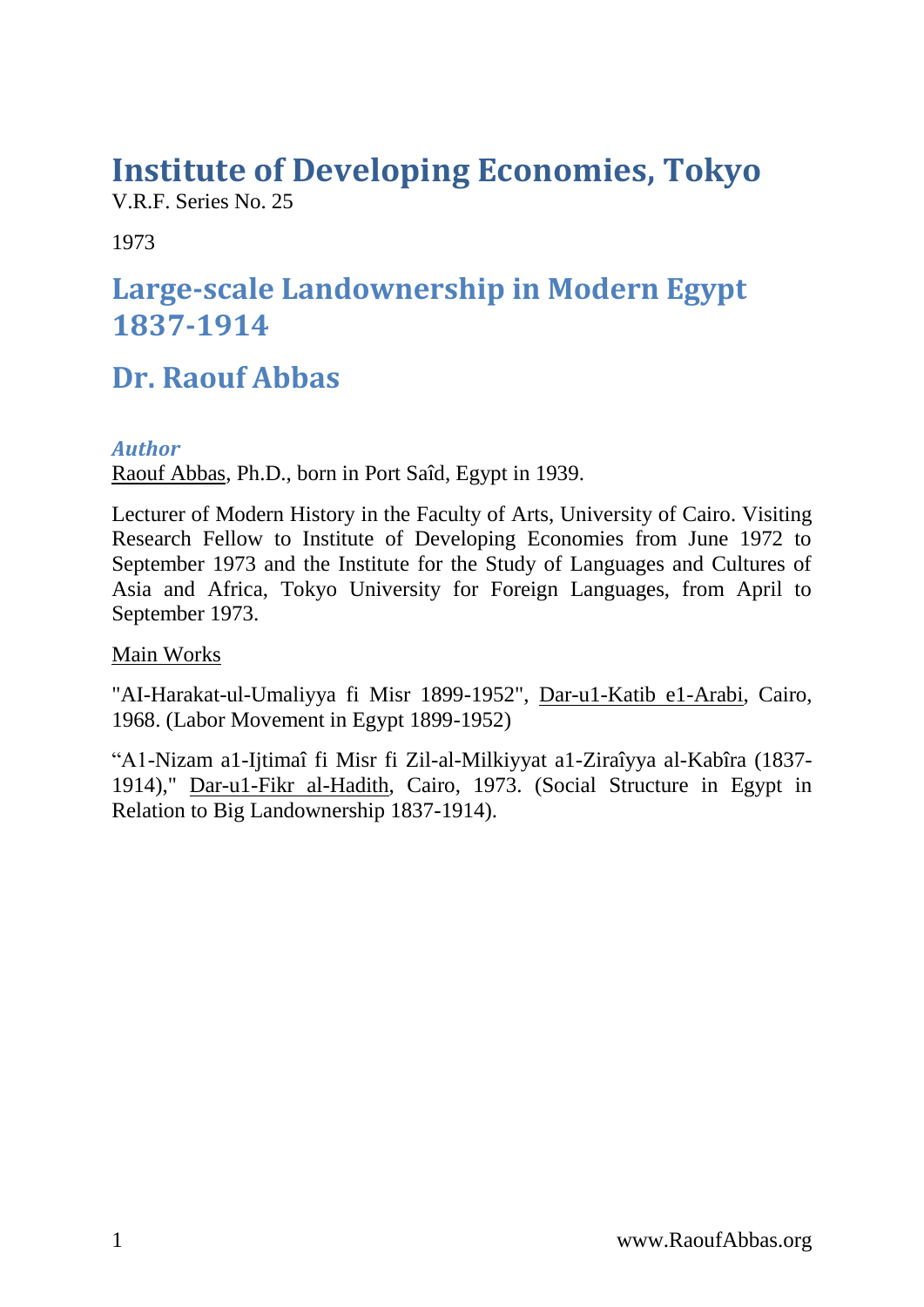## **Contents**

| III. Impact of Large-scale Landownership on the Egyptian Economy25 |  |
|--------------------------------------------------------------------|--|
|                                                                    |  |
|                                                                    |  |
|                                                                    |  |
|                                                                    |  |
|                                                                    |  |
|                                                                    |  |
|                                                                    |  |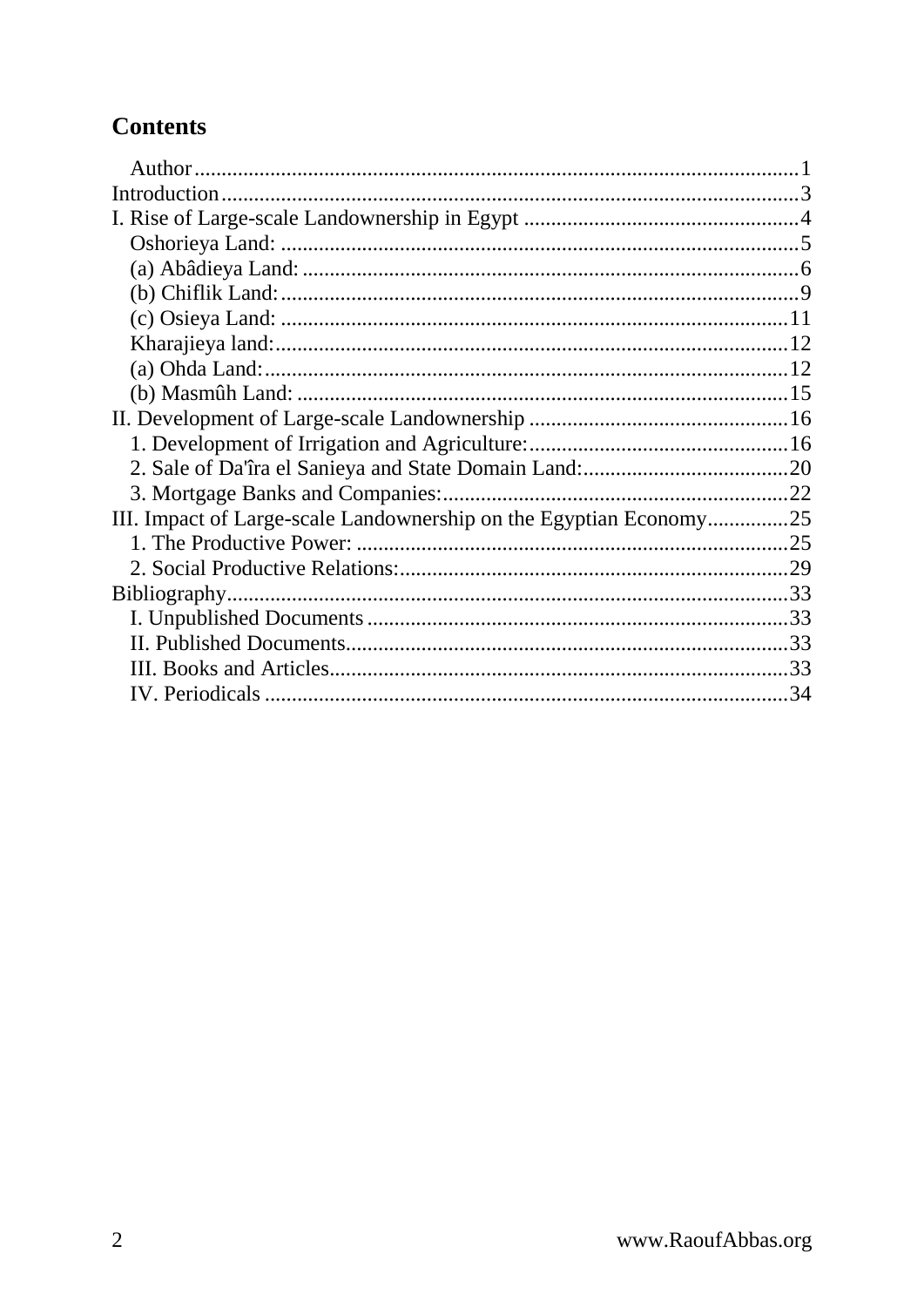## <span id="page-2-0"></span>**Introduction**

The rise of large-scale landownership in modern Egypt was a land mark in the extension of private ownership. As in some other hydraulic societies, all agrarian land had been owned by the state. Land of every village was divided into small lots each containing several feddans (acres).<sup>1</sup> Peasants (fellahîn) had usufruct rights, being regarded as (Khaddam el-Ardh) servants of the land who had to cultivate it and pay (mal Miri) taxes for the use.

To facilitate tax collection, the state introduced a new system known as "obligation" (Iltizam). Under this system, land was made over to a (moltazim) the one able to offer the largest sum by public tender  $(mazad)^2$ . But moltazim authority over the peasants exceeded that of the state. Productive relations under this system, to a great extent, were feudalist.

The origins of the Iltizam system are found in the time of the Mameluk dynasty, in mediaeval times, and lasted for more than five centuries<sup>3</sup>. Most moltazims belonged to the ruling class of mamelūks, who carried on the Iltizam System for many years, and when the influence of the state weakened around the end of the seventeenth century, Iltizam was regarded as private property and became subject to inheritance. Traditionally, it could be passed to the moltazim's son if he paid a certain amount of money, called (Hilwan).

When Mohamad Ali came to power (1805-1848), he planned to liquidate the influential Mamelûk moltazims, to uproot them from Egyptian society and establish a new regime depending on some Turkish and other foreign elements who formed his government staff.

To carry through this project Mohamed Ali abolished the Iltizam system after staging the famous Cairo Citadel massacre of the Mamelûks on March, 1811. As unchallenged ruler of Egypt, Mohamed Ali began modernization, the most important aspect of which was re-organization of the agrarian structure.

In 1813 a survey of agrarian land was undertaken, and it was registered in peasant names, those who had been enjoying usufruct rights. Although the legal situation of peasants was not changed, this re-organization paved the way for the development of private land ownership after the decline of Mohamed Ali's monopoly system, and marked the rise of largescale land ownership in Egypt.

<sup>&</sup>lt;sup>1</sup> The area of one feddan is 4,083.333 square meters.

<sup>2</sup> Abdul Rahman el-Jabarti: Āja'ib e1 Ather fi al tarajim wa al Akhbar, vol I, P99; vol II, P152.

 $3$  Artin claimed that iltizam started in the 17th century, and Baer accepted this opinion but, historically this is not an appropriate interpretation. (See; Artin: La propriété foncière en Egypte, Le Caire 1883, PP 66-82, and Baer: A History of Landownership in Modern Egypt 1800-1950, Oxford 1962, P1.)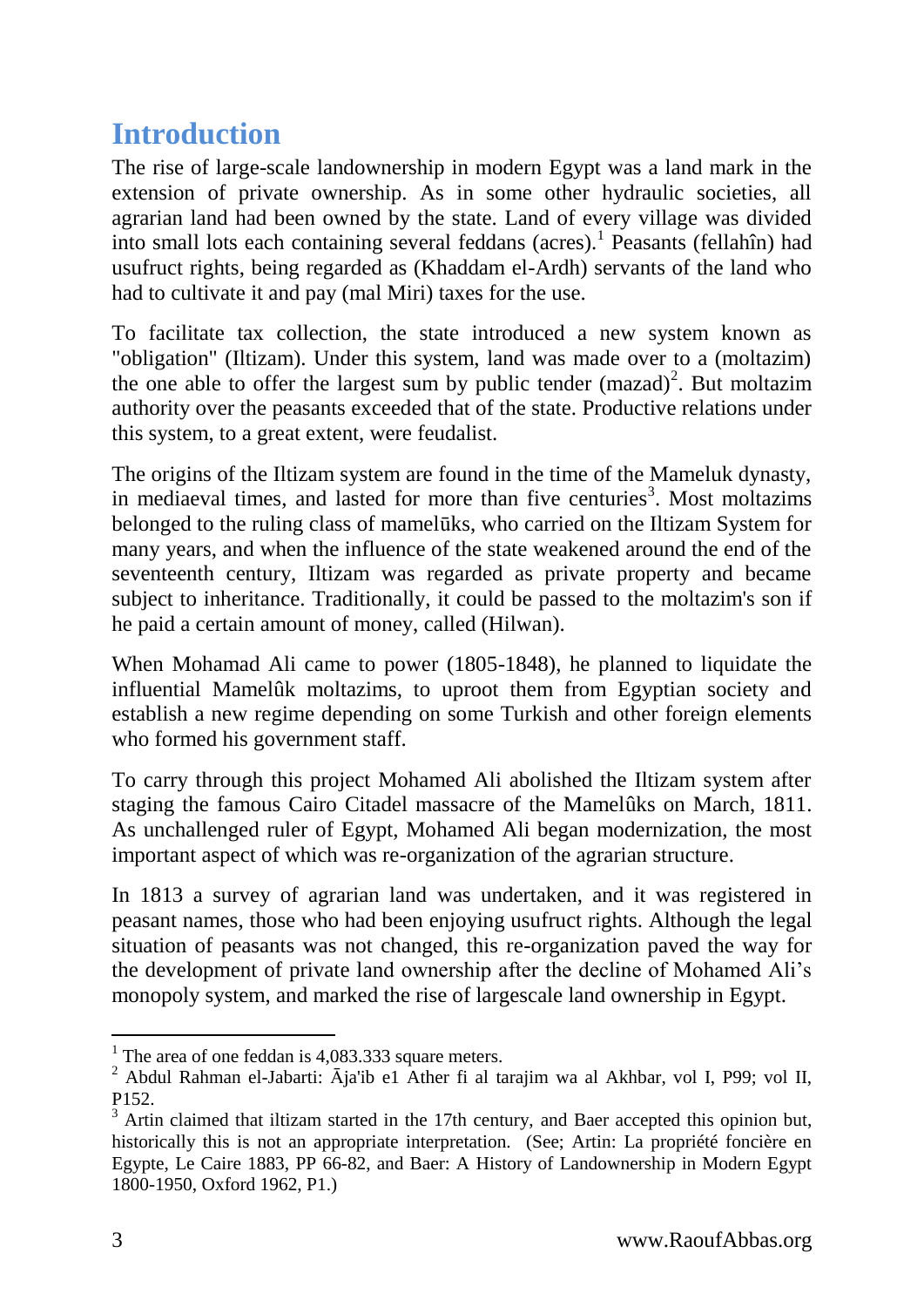## <span id="page-3-0"></span>**I. Rise of Large-scale Landownership in Egypt**

"Large-scale landownership", as a term needs defining. By this term we mean a system that gave Egyptian society a class of people with extensive agrarian interest, and who monopolized a particular socio-economic position and enjoyed political prestige in accordance with their land holdings.

One Egyptian economist has tried to find a base on which to catagorize land ownership. He describes land cultivated by the owner himself and his family without the need of hired 1abour, "small landownership". Land cultivated by hired labour was called "Large-scale land ownership" because in such cases the landowner is rather like an entrepreneur in a large industry.<sup>4</sup> But this would not be a convenient classification because in Egyptian rural society there were many landowners with only a few feddans (acres) or even less than one feddan, who lived in the towns and used hired labour for cultivation of their land, but could scarcely be considered landlords.

It is difficult to classify land owners by the area of land they owned, because land values differ according to fertility, irrigation facilities, and the possibility of cultivation for one or more annual crops. For example, one who owns 100 feddans of waste Land may not be as wealthy as one who owns ten feddans of fertile land, easily irrigated and able to give three crops a year.

Further those who own 100 feddan in Qina province (southern Egypt) may not be as wealthy as those with the same area in Gharbieya or Minufeiya provinces (northern Egypt), because the latter lands are more fertile.

Those who own a fixed area of feddans cannot ipso facto be called landlords, because of the difficulty of finding common statistical data on land ownership. There are no statistics available before those of 1894, the first statistics published after the issue of private land ownership was settled. Even these statistics and those published later classified as landlords those who owned over 50 feddans with no other classification for this category of land owners.

On studying these statistics, we notice that private land ownership in this category from 1896-1914 averaged between 184-197 feddans, as shown in the following table: $5$ 

<sup>4</sup> Abdul-hakîm el-Rifaî: AI-Iqtisad al Siyasi, Part I, Cairo 1936, P226.

<sup>5</sup> Reports by H.M. Agent and Consul-General on the condition of Egypt and the Sudan, Egypt No.1, 1904-1914.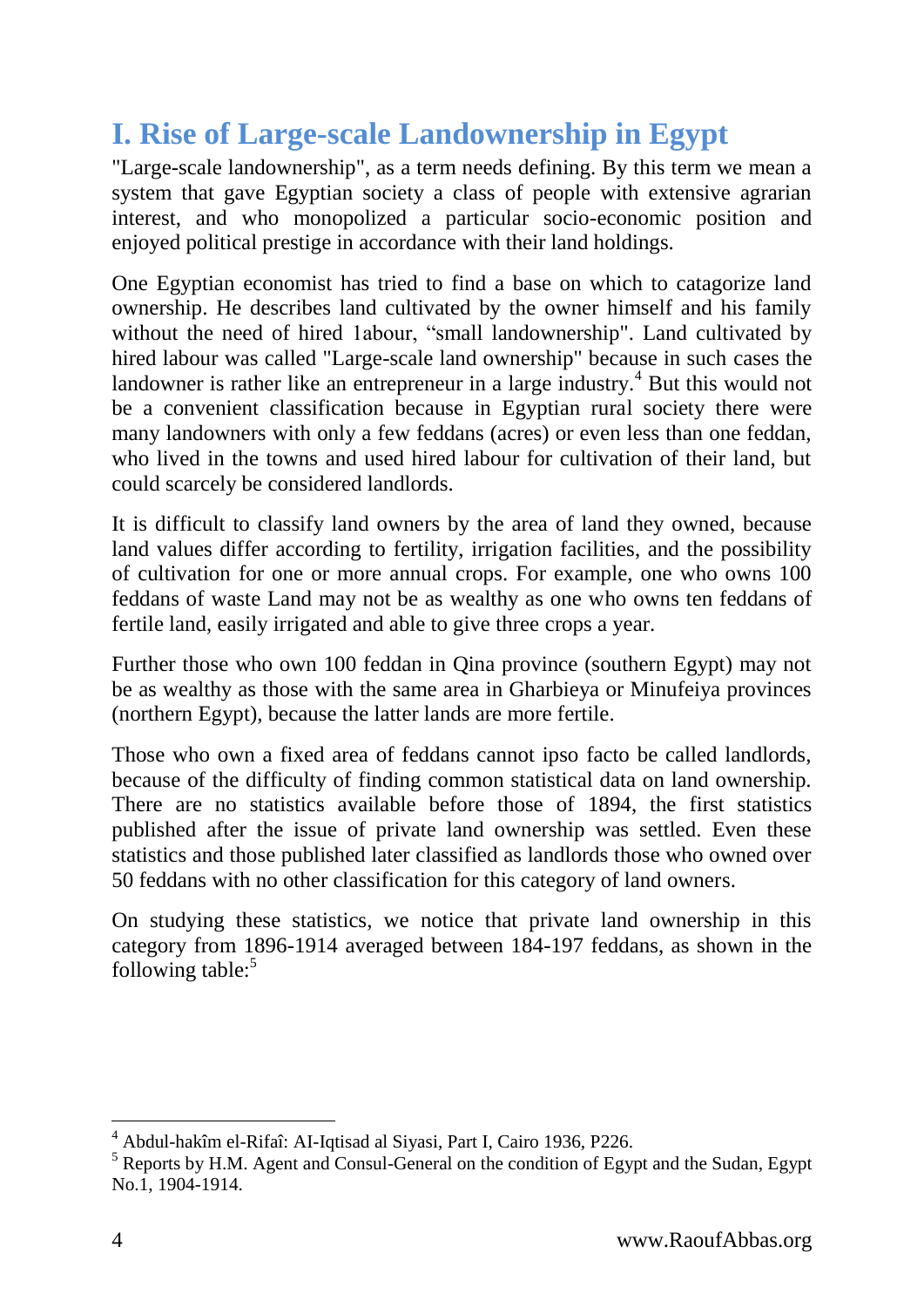| Year | <b>Feddans</b> | <b>Landowners</b> | <b>Average (Feddan)</b> |
|------|----------------|-------------------|-------------------------|
| 1896 | 2,191,625      | 11,875            | 184                     |
| 1900 | 2,243,572      | 11,939            | 188                     |
| 1905 | 2,356,602      | 12,475            | 189                     |
| 1910 | 2,458,744      | 12,414            | 197                     |
| 1914 | 2,396,940      | 12,480            | 192                     |

In one of his annual reports, Lord Cromer, British Agent and Consul General in Egypt, used the term "Landlords" to define owners of over 50 feddans<sup>6</sup>, without regard to land fertility or productive capacity. According to 1894 statistics, this category of land owners held 42.5% of the total area of agricultural land.<sup>7</sup>

These statistics are only approximately correct and as such must be considered with some reservations. In our opinion, the measure of wealth that entitles one to the category of a landlord depends on the socio-economic position he holds, based on ownership of land, a position that enables him to combine with others in the same category and also participation in the country's political affairs.

We can consider Oshorieya land holdings and some parts of Kharajieya, known as Ohda and Masmûh land to be the essence of large-scale land ownership. As we shall see, most of its owners acted as a privileged class in Egyptian society, monopolizing vast agrarian interests and wielding political influence.

#### <span id="page-4-0"></span>*Oshorieya Land:*

Before 1854 Oshorieya land (subject to tax of one-tenth) was not known under this title. In that year, Mohamed Sa'îd Pasha, Viceroy of Egypt (1854-1863) issued a decree imposing a tax equal to one-tenth of the produce on Abâdieya, Chiflik and Oseiya lands. These three categories of land had been exempted from taxation till that time. The Pasha noticed the fact that these lands benefitted from state operated irrigation projects, so he imposed on them a tax equal to one-tenth of the crop.

As most owners of these lands were "high officials and wealthy people", the state demanded an estimate of their annual production, and the one-tenth tax was imposed on Abâdieyas by annual estimation. But collecting tax in kind was not practical, though the state divided land liable to this tax into three grades according to its fertility, and every grade was subject to a certain cash amount equal one-tenth the estimated value of its production. In 1864, these amount

<sup>-</sup>6 Egypt No.1, (1906), P50.

 $^7$  Egypt No.1, (1906), P50.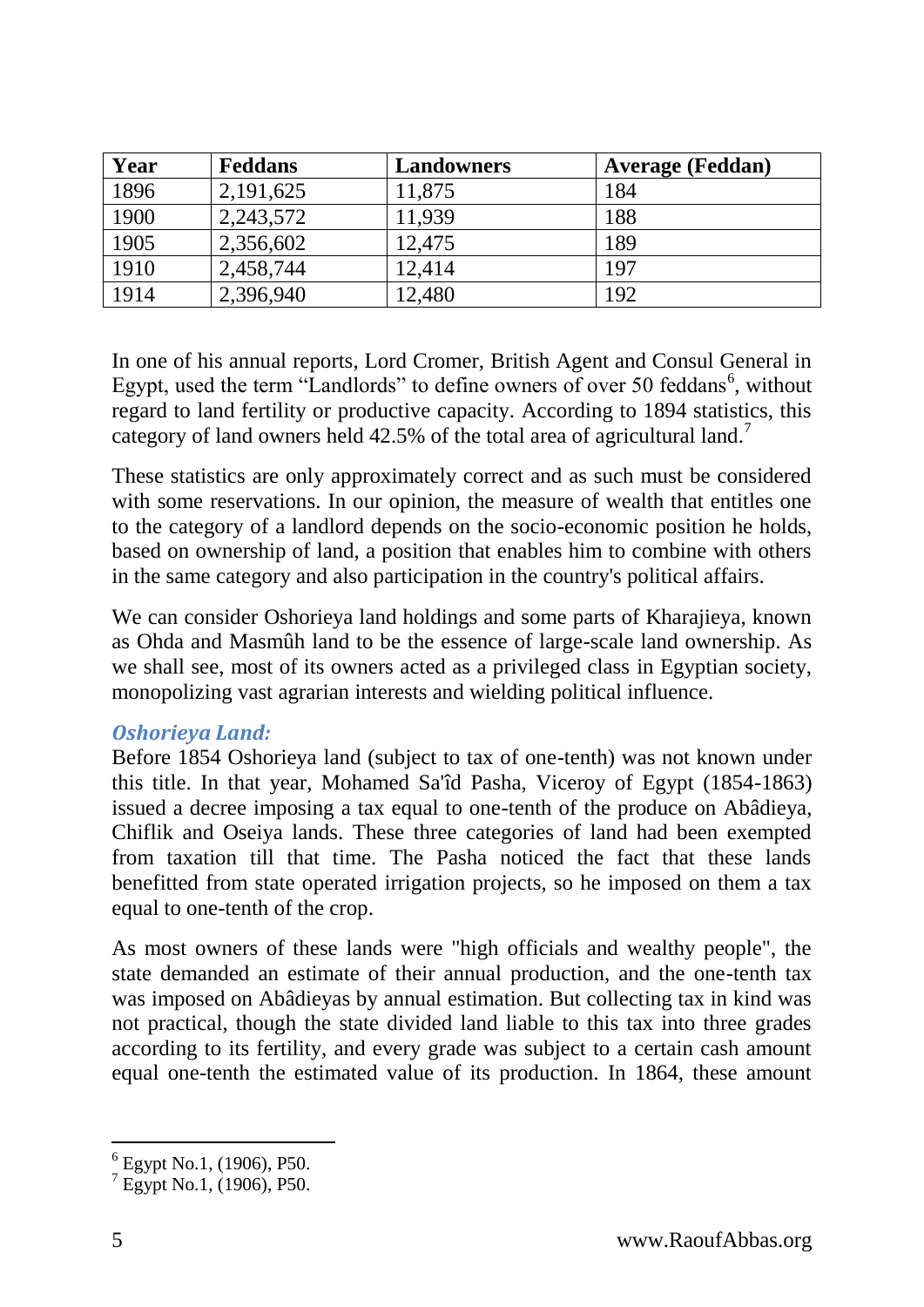were raised, but it was still called one-tenth tax, although the amount of that tax was averaged between 1/6 - 1/12 of the value of the produce. <sup>8</sup>

Since that tax was imposed, there were two sorts of Egyptian lands; Oshorieya land subject to that tax, and Kharajiya land subject to Karaj (income tax).

Oshorieya land includes the majority of large-scale land ownership in modern Egypt, it consists of three categories of land; Abâdieya, Chiflik and Osieya Lands.

## <span id="page-5-0"></span>*(a) Abâdieya Land:*

After confiscating Iltizam system, Mohamed Ali started a land survey in 1813. The fallahs (peasants) were ordered to submit their tenure rights. As most of them were literate and rarely kept their tenure documents, state resumed their Land. Through this land survey, Mohamed Ali decreased the size of qasaba<sup>9</sup> length by about one quarter. On measuring land by this new qasaba, there was a surplus of village area equal to one quarter. The state also resumed this surplus area. <sup>10</sup> In addition to this resumed land, there was vast area of waste land which needed reclamation. All these areas included Abâdieya land.

To create economic interests for high officials, most of whom were foreigners consisting of either Turks or Europeans, Mohamed Ali granted them large areas of Abâdieya land which was exempted from taxation. He himself grabbed large areas of this land and granted leases to his other family members.

To justify that action, it was mentioned that, accordingly to Islamic law  $(\text{shari'à})$ , the Viceroy had full right to grant the Kharajieya land to any person.<sup>11</sup> The official documents, give another justification also. It is mentioned that most of the Abâdieya was a waste land, and the Pasha obliged his high officials to reclaim and cultivate it.<sup>12</sup> This justification is not convenient because most of the Abâdieya land was fertile.

Mohamed Ali granted land to the ruling class to attach them to Egypt as most of them where foreigners.<sup>13</sup> Including this class, there were some Egyptians also who had a chance of education either at modern schools established by the

<sup>8</sup> Artin, Y.: La Propriété Foncière en Egypte, PP156-158.

<sup>9</sup> Qasaba is a land measure unit, its length was 22.30 square meters before Mohamed Ali and it became 19.23.

<sup>&</sup>lt;sup>10</sup> Al Jabarti: Āja'ib el Athar fi al Tarajern wa al Akbar, part 4, events of Jomada e1 Aula, 1229H, PP208.

 $11$  Artin, Y.: Op. cit., P156.

<sup>12</sup> Ma'îya Turki: Record No.42, desp. No.408, Order to Yussef Effendi Māmūr Fowa, on Ramadan 24, 1246 H/March 183l.

 $13$  It was the first time for Europeans to own land in one of the Ottoman Empire Provinces, but it was not appreciated by the people to grant Muslem's land to Christians. (See: Rifa'â el-Tahtawi: Takhlîs al Ebrîz fi Talkhîs Paris, Cairo 1905, P10.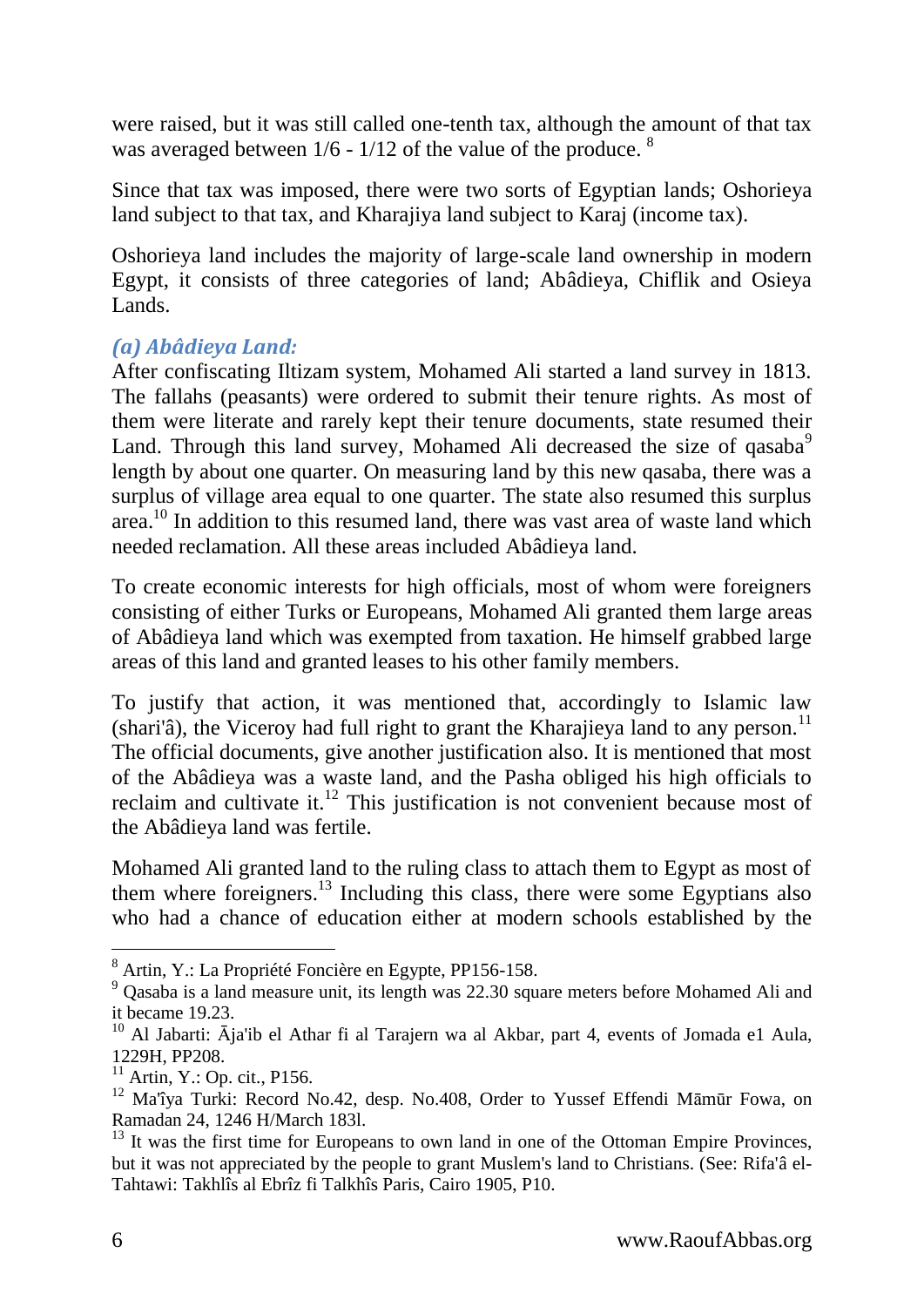Pasha or at European universities, who obtained land grants to be kept loyal to the regime and at the same time to isolate them from the masses.

In 1829, Mohamed Ali granted, for the first time, 100 feddans at Shalaqan village-Qalyobieya province, to one of his officials. It was regarded as "rizqa bela mal" or tax exempted grant land. After this the number of grants increased rapidly. A holder of such land enjoyed usufruct rights as in case of death land should return back to the State to be granted to another person. It was not liable to inheritance. $^{14}$ 

As some of Abâdieyas were waste land, many holders of this land were not keen to reclaim it, because reclamation meant high expenses, which they did not want to incur on a land which could pass to the state in case of their death. To encourage them to reclaim waste land, Mohamed Ali issued a decree, on January 1837, permitting holders of rizqa bela mal land to transfer as inheritance the usufruct rights to their descendants, or to their white slaves in the event of having no descendants. If the holder had neither descendants nor white slaves, land should be passed to the "Waqfs" endowments belonging to sacred places at Mecca and Madina. If the Abâdieya holder became old without having descendants, and wanted to abdicate his usufruct to someone without charge, this abdication could be allowed by the state, if the new holder was capable to cultivate the land.<sup>15</sup> It means that the decree of 1837 did not give Abâdieya holders purchasing right, but it determined right of inheritance which paved the way for a rising landlord class depending on vast agrarian vested interests.

Landownership right of Abâdieya land was settled on February 1842 by a decree giving its holders full property rights, including purchase, abdication and mortgage. It was also decreed that proprietors of such land had new property documents (Taqasit), in which it must be mentioned that their Abâdieyas became rizqa bela mal ila ma'sha'Allah ta'âla<sup>16</sup> or a permanent tax exempted grant.

But all the Abâdieya Land was not regarded as "rizqa bela mal". There were Abâdieyas granted to Beduin Sheikhs of nomadic tribes living in both Western and Eastern deserts and who used to invade villages, rob peasants' crops and animals. To encourage nomads' settlement, Mohamed Ali granted them Abâdieyas with tax exemption for a certain number of years averaged between three to seven years according to productive capacity of the land. But a

 $14$  Artin: Op. cit., P95.

<sup>15</sup> Philip Jallad: Qamûs al Edara wa al-Qada, Part 1, P13

<sup>16</sup> Artin, Y: Op. cit., PP96-97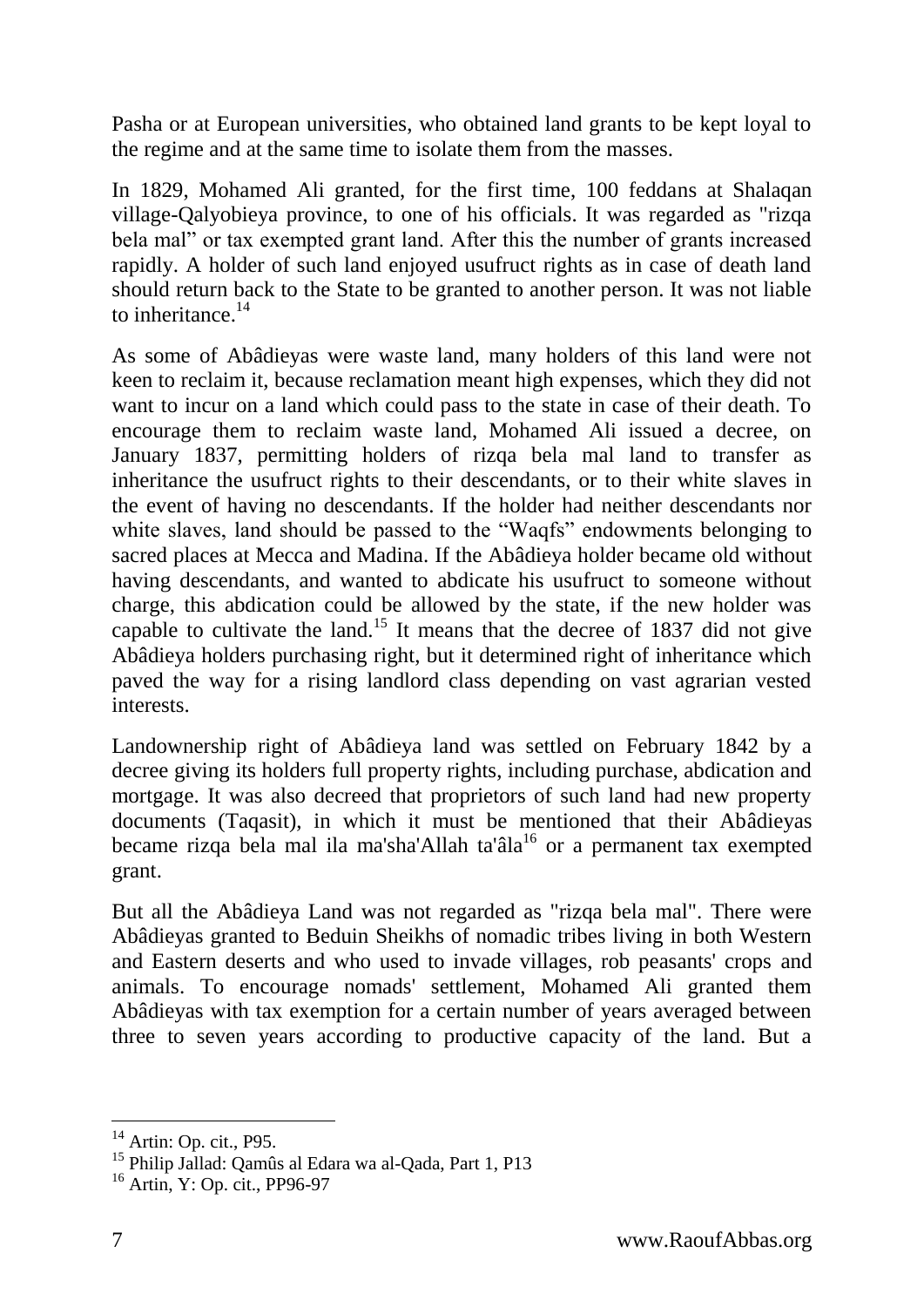provision was made that after the period of tax exemption, Beduin Abâdieyas must be subject to taxation. $17$ 

In 1827, Mohamed Ali granted some people Abâdieya and Kharajieya land as "rizqa bela mal", but it was conditioned by cultivating trees. It was also decreed that holders of that rizqa land should not receive property documents unless they fulfilled that condition. That sort of land enjoyed tax exemption until 1868, when it was subjected to taxation according to its previous situation as Kharajieya of Oshorieya land.<sup>18</sup>

There was another kind of Abâdieya land leased by the state to some persons on public auction.<sup>19</sup> On August 1852, it was decreed that it must be leased yearly, proprietors of neighboring land were preferred in leasing that land. Later on, the state gave up leasing Abâdieyas by annual public auction, if the holder of such land was able to pay its lease value.<sup>20</sup> In 1858, it was decreed that it should be Kharajieya land, and its holders enjoy usufruct rights, the lease value to be regarded as the tax. The tax was higher than other kinds of Kharajieya land, but in the last decade of the nineteenth century, the tax was reduced to make it the same as the Kharajieya land tax. The holders were granted full landownership rights toward the end of the century.<sup>21</sup>

Land grants continued to be made after Mohamed A1i's time. In 1854-1855, Mohamed Sa'îd Pasha, Viceroy of Egypt, issued a decree permitting those unable to pay Kharajieya land tax to abdicate their usufruct rights to the state. Many of the fellahin surrendered their land to the state, such land being called matrûk, or deserted. The Pasha took over large areas of deserted land, granting some areas to his family members and high officials. In January 1859, he decreed that the grants of deserted kharajieya land should become Oshorieya land, implying that its holders had full landownership rights.<sup>22</sup> As the state was indebted to some Europeans and not able to repay the loans as they fell due it gave its creditors large areas of deserted land in discharge of the debts. European holders of such land were subject to kharajieya land tax.  $^{23}$ 

Isma'îl, Khedive of Egypt 1863-1879, continued the practice of making land grants. He took over vast areas of Abâdieya land and granted some areas to his family members and high officials as "rizqa bela mal". It was during this time

<sup>17</sup> Ma'îya Turki: Rec. No.12, Ifada ila Yussef Effendî Mâmûr Fowa, on Shawwal 6, 1246/March 1830

<sup>&</sup>lt;sup>18</sup> Philip Jallad: Op. cit., Part I, P22.

<sup>19</sup> Ibid, P17.

<sup>20</sup> Ma'îya Turki: Dos. No.43, Doc. No.172, from Mufattish Omûm Quibly to the Pasha, on Shawal 8, 1272 H/June 1856.

<sup>&</sup>lt;sup>21</sup> Philip Jallad: Op. cit., Part I, P17

<sup>22</sup> Gergis Hûnain: a1 Atyan wa al Dhara'ib fi al Kotr el Masri, Bulaq 1964, P223.

 $23$  Artin: Op. cit., P176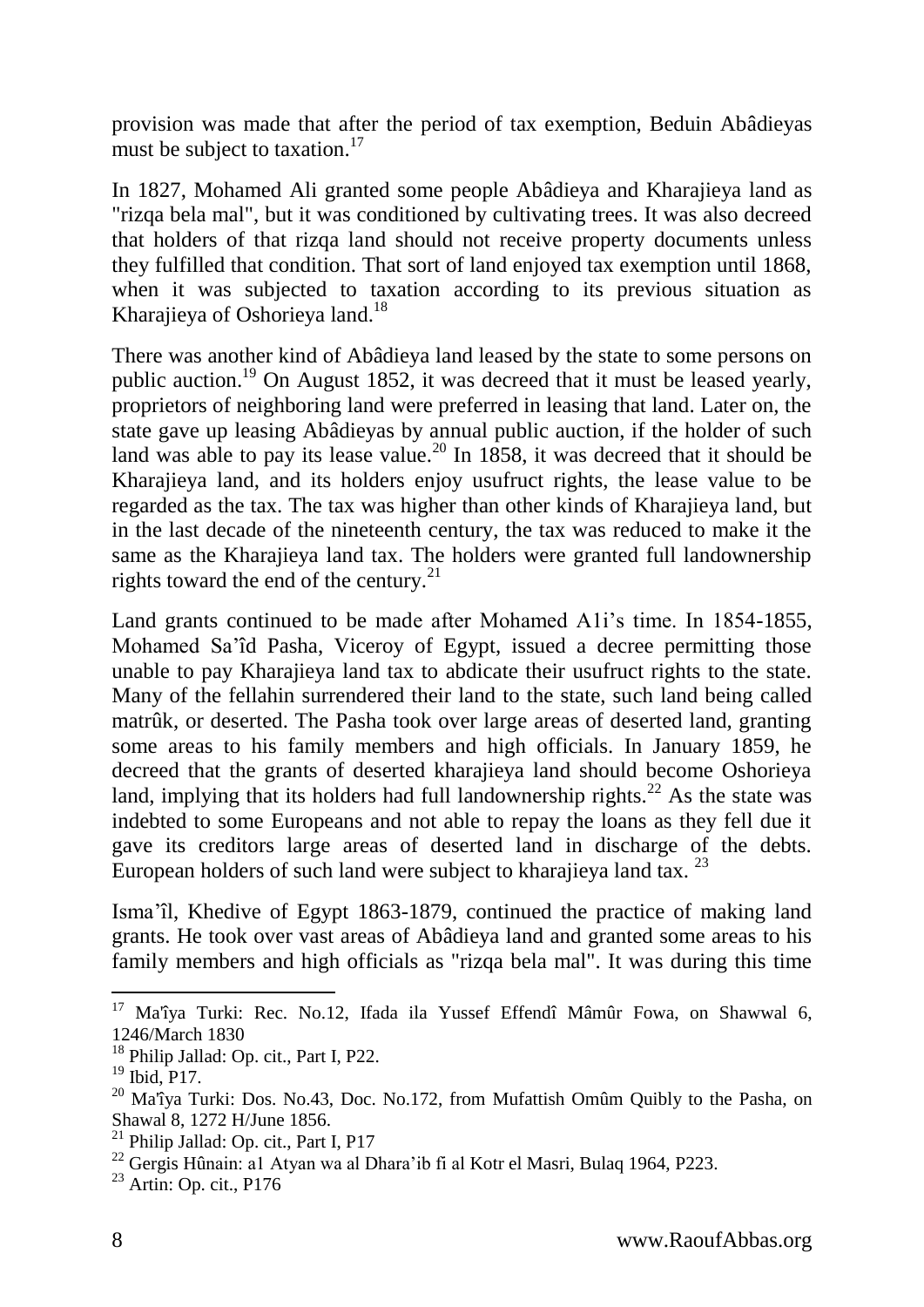also, when the legislative council (majlis shora al-nowab) decreed that waste land should be given to those who requested it as "rizqa bela mal" for a period averaging between 5-15 years, after which period it would become Oshorieya land. As the cost of reclamation of such land is high, most applicants were wealthy officials or rural notables.

There are no statistics available of the exact Abâdieyas areas, but the figures of the total area of Oshorieya land is known. It is difficult to estimate the Abâdieyas area by reference to  $(Taqasit$  el-Roznamjé)<sup>24</sup> the Financial Department landownership records, because this category of land was subject to purchase from February 1842, and the register, classified by the owners names, does not give an exact or even an approximate estimate of the area of Abâdieya land.

## <span id="page-8-0"></span>*(b) Chiflik Land:*

The second category of Oshorieya land was called Chiflik (pl. Chafalik).<sup>25</sup> This was a vast area of Abâdieyas owned by Mohamed Ali, his sons and daughters. Another portion of Chiflik land included agrarian land of villages unable to pay land tax and considered Ohda land for Mohamed Ali and his family. There was another portion of Chiflik land comprising vacant (mahlûla) Osieya land after the abolition of the Iltizam system. Chifliks were (rizqa bela mal), subject to the January 1837 and February 1842 decrees and became private landownership. In 1847, the total area of such land was 541,441 feddans (acres) as follows:- 26

| Kind of land      | <b>Feddans</b> |
|-------------------|----------------|
| Osieya land       | 213,679        |
| Ohda land         | 327,762        |
| <b>Total area</b> | 541,441        |

This total area does not include Abâdieyas, waste land, and Waqf land (endowments) granted for religious purposes. If we agree that the total area of agrarian land in Egypt estimated as  $3,218,715$  feddans<sup>27</sup> in 1813, and 3,590,473 feddans<sup>28</sup> in 1844 the total chiflik area was about 18% of all agrarian land in Egypt.

 $24$  The financial Department (Roznamjê) had these records of landownership documents; these documents usually stated holder's name, status of ownership, and area.

 $25$  Turkish term of Persian origin; meaning a field cultivated annually by plough, then used to imply large estates. see; Rivlin: Agricultural policy of Mohamed Ali in Egypt, P66

<sup>26</sup> Chafalik wa Ohad: Rec. No.4042, Laîhat Taftêêsh Omûm e1Chafalik wa-el Ohad, (17 el Moharram k263/5 January1847).

 $27$  De Regn: Statistique de L'Egypte, année 1873, Pix.

 $28$  Rivlin: Op. cit., Appendix No.1.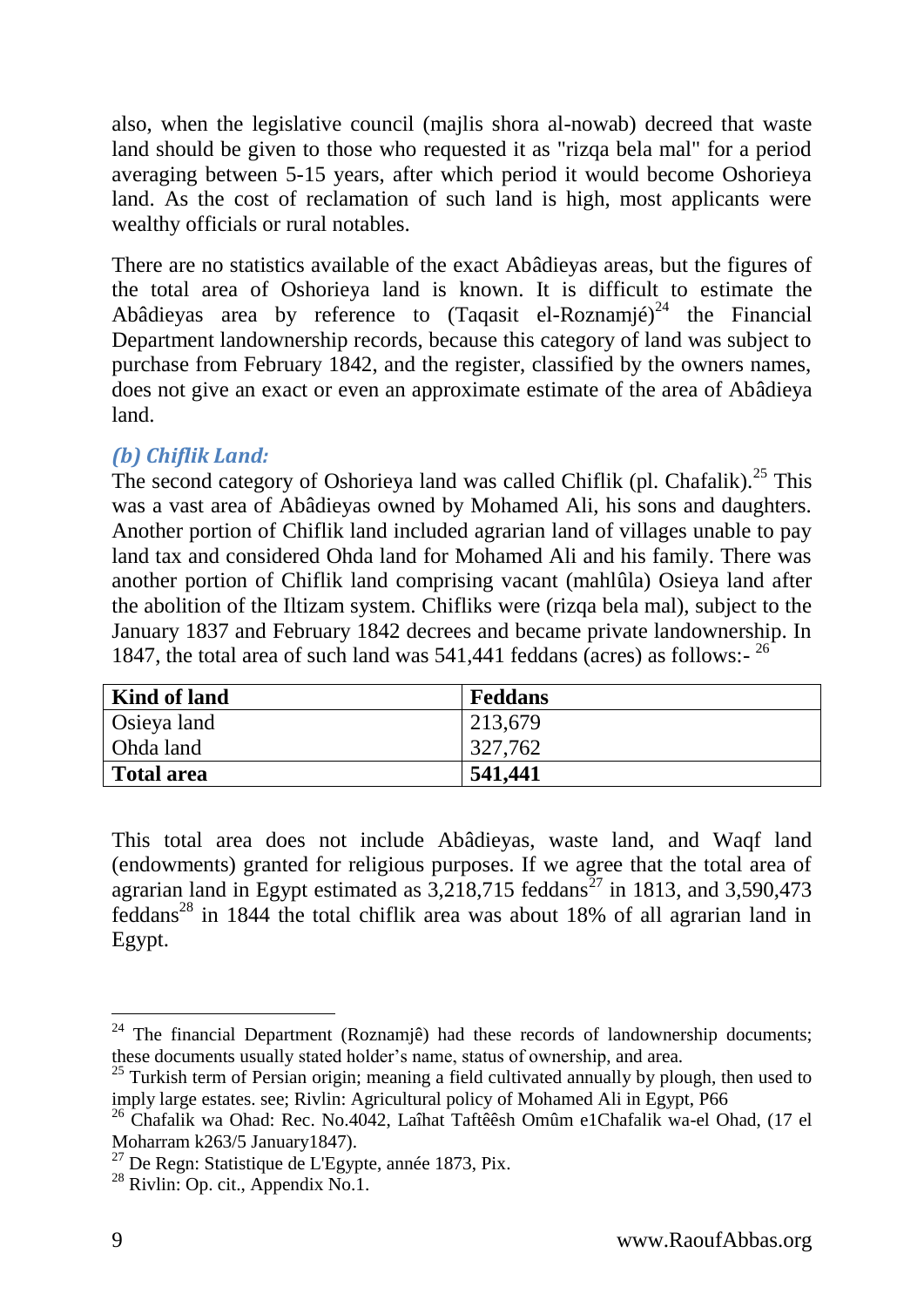In 1847, Chifliks comprised 18 units of 843 villages, arable land and crop stores (shiwan, sing. Shona).<sup>29</sup> It comprised the bulk of Mohamed Ali's family landownership.

Chifliks were managed by "Diwan Shûra al Mo'awana" until  $1843$ , when a private department named "Diwan el Chafa1ik wa-al Ohad el Sanieya" was set up for the purpose. At the same time, instructions were issued to organize cultivation, treatment of the fellahin and official duties.<sup>31</sup>

Every Chiflik was divided into a number of small parcels (hisas, sing. Hissa). If a peasant cultivates one hissa, his wage equals one sixth of the crops, excluding summer maize; a peasant takes half the crop of summer maize, because maize flour is the basic material of the fellah's bread.

Every 15 days, the fellah takes his wage either in cash or kind. At the end of the year, the chiflik administration calculates net profits and the fellahs portion, and every fellah receives his surplus wages minus what was advanced to him through the year. If his hissa portion was not sufficient, he might be in debt to the chiflik administration. The debt must be subtracted from his next year's wage, which, if not sufficient, the administration cancels his hissa. In such a case the fallah became an (ojari) or a hired peasant to work only at seed and harvest seasons for a certain daily wage, and the chiflik administration distributes his hissa to other chiflik fellahs. $\frac{3}{2}$ 

The fellah was not free to choose his plantation. The administration planned from year to year and decided what should be cultivated.<sup>33</sup>

Every chiflik was headed by a manager (nazir), assisted by some assistant managers (mo'âwinêên), supervisors (molahizēēn), and assistant supervisors (Khoulieya). These had no fixed salaries but took a portion of the annual chiflik profits, equal to one tenth. The Nazir's portion was half the tenth value, and the rest went to the mo'âwinêên and molahizêên on an equal basis. The Kholi's wage was equal to that of three fellahs.<sup>34</sup>

Thus, the fellaheen were obliged to work hard, not only to earn enough for themselves but also to support the chiflik officials. They had many troubles and

<sup>31</sup> Chafalik wa Ohad: Rec. 3967, Laihat a1 Dewan.

<sup>&</sup>lt;sup>29</sup> Chafalik wa Ohad: Rec. 4042, Laîhat Tafteesh Omûm el Chafalik.

<sup>30</sup> Diwan Shûra al Mo'âwana, Diwan al Mo'âwana or Diwan el Katkhoda are several of the names of one department founded on 1805 to act as the Pasha's secretariat (see: M.F. Shukry and Others: Bena Dawla, Misr Mohamad Ali, Cairo 1948, P12)

<sup>32</sup> Chafalik wa Ohad: Rec. 3963, qurarat Majlis Al Mahalla besha's el Chafalik; Shaâban 1252/November 1836.

<sup>33</sup> Chafalik wa Ohad: Rec. 3971, Desp. 42, 13 Safar 1261/22 February 1845.

<sup>&</sup>lt;sup>34</sup> Every Kholi was responsible for an average area of between 200-300 feddans (Ibid, the same record and dispatch).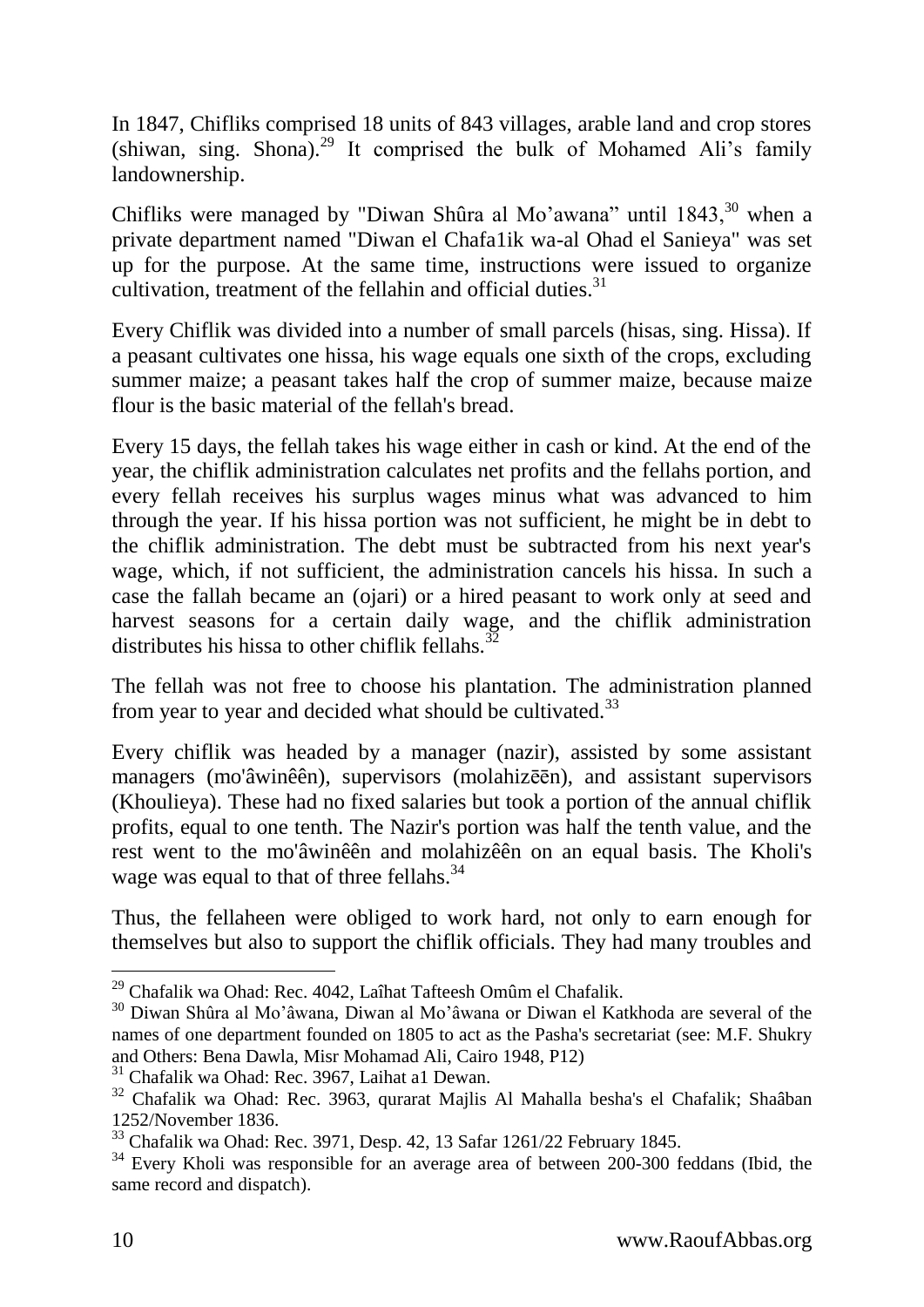were rudely treated, and most of them were in debt to the chiflik administration, and lost their hissas.

To improve the fellah-chiflik condition, one European consul urged Mohamed Ali to establish a place in every chiflik where the fellahs could eat; and a textile factory to supply them with cloth, but the Pasha refused to accede to such a proposal.<sup>35</sup> Because of the bad conditions, many fellahs escaped from the chifliks, and the state issued instructions to its local officials, ordering escaped peasants to be arrested and sent back to their chifliks.<sup>36</sup> Referring to British documents, H. Rivlin mentions that escaped fellahs were taken back to the chiflik guarded by armed guards. She also says that the number of refugee families in the Bohira province were estimated at some 12 thousand.<sup>37</sup>

We can conclude that the chiflik condition of the fellahin was similar to serfs under the feudal system, but their condition could even be worse, being overloaded with duties without any proper share of rights.

## <span id="page-10-0"></span>*(c) Osieya Land:*

The third category of Oshorieya land was Osieya land, which continued after confiscation of Iltizam system, Mohamed Ali left Osieyas granted to some previous moltazims to enjoy usufruct rights either by cultivation or rent, and this was exempt from taxation. The usufruct rights of such land were not able to be inherited; holders could only vacate their usufruct to others able to cultivate the land. $38$ 

Until October 11, 1854, Osieya land was regarded as Khârajieya land. At that time, a decree was issued which subjected Osieyas to Oshr tax, but holders only enjoyed usufruct rights without the right of inheritance. Many holders asked that their land be changed to waqf for the sake of their descendants. In August 1855, Mohamed Sa'îd Pasha decreed that usufruct rights of Osieyas should pass to descendants, but if there were no descendants, the land was return to the state after the holder's death.<sup>39</sup> The holder can only transfer his Osieya to waqf for religious purposes and for mosques.<sup>40</sup>

 $\overline{a}$ <sup>35</sup> Rivlin: Op. cit., PP69-70.

<sup>36</sup> Chafalik wa Ohad: Rec. 3971, Desp. 42, 13 Safar 1261/22 February 1845

 $37$  Rivlin: Op. cit., P7l.

<sup>38</sup> Gergis Hûnain: Al Atyân wa-al Dharaîb fi al kotr e1 Masri, P16.

<sup>39</sup> Awamir Karîma: Rec. 1882, Order No.1, To Roznamaji Misr, 13 Zu1-Hijja 1271/27, August 1855.

<sup>40</sup> Ma'îya Turki: Dos. 43, Doc. 308, from Roznamaji Misr to Ra'îs Majlis al Tuggar, Shawal 1272/June 1856.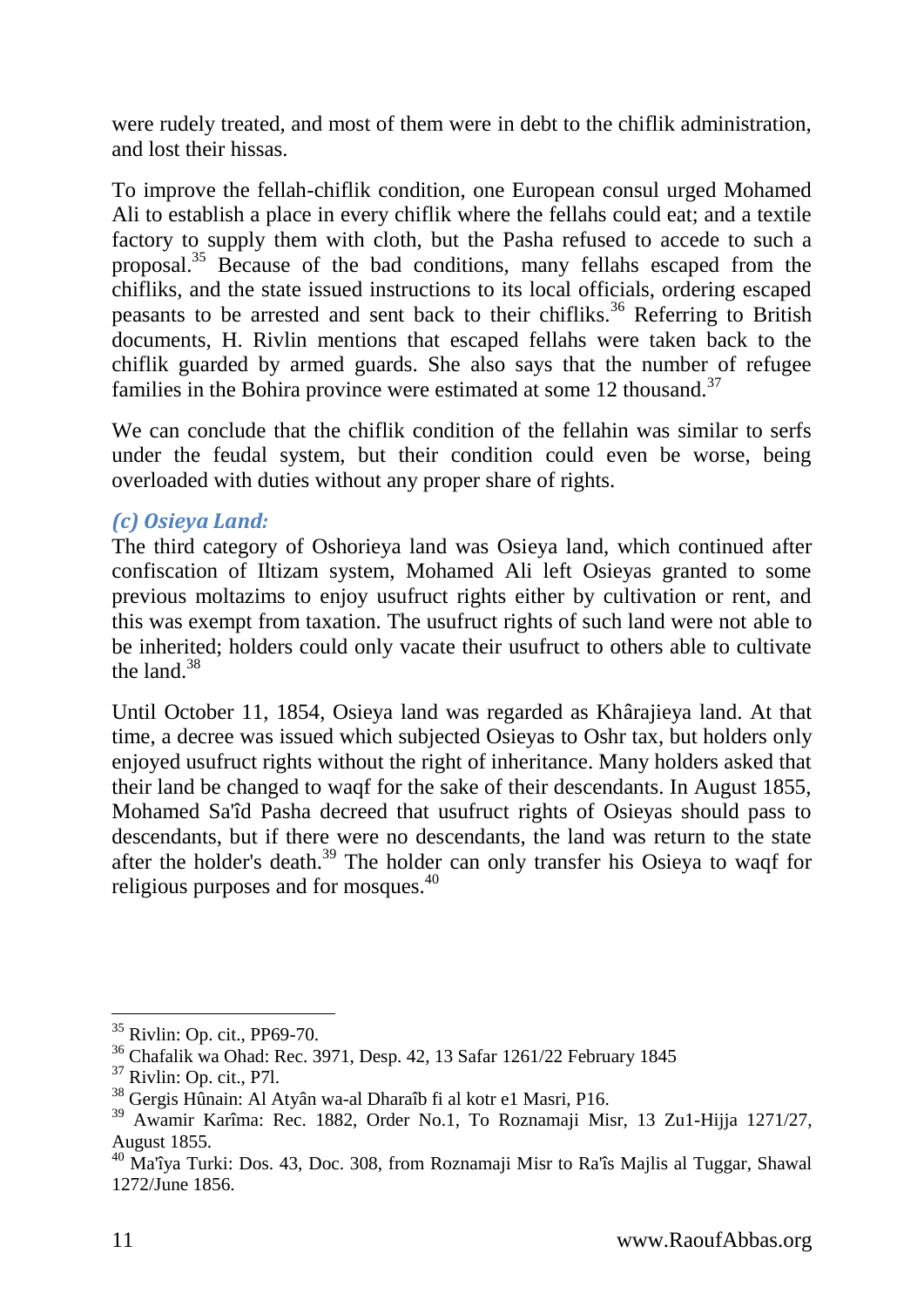In 1857, it was decreed that relations of an Osieya holder could inherit usufruct rights if there were no descendants, but unless the heirs were capable of cultivating the land, it was to be distributed to fellahs as Kharajieya land.<sup>41</sup>

Osieya land was similar to Oshorieya land, its holders were not enjoying full landownership rights, as in the case of Abâdieya and Chiflik landowners; the only privilege they had was that they were subject to Oshr tax, which was less than the Kharaj tax. The average Oshr tax in 1873 was 37 piastres per faddan/year, whereas the average of Kharaji tax was 126 piastres per/years.<sup>42</sup> The legal position of Osieya holders was similar to that of the Kharajieyas, although their usufruct rights were firmer.

After the introduction of the Moqabale 1aw (1871) Osieya holders obtained full landownership rights, the rights of purchase, waqf and release, if they paid six years of taxes in advance, but the same law abolished the allowances they had had from the state, as compensation for their former Iltizam, known as fa'îz-aliltizam $43$ 

### <span id="page-11-0"></span>*Kharajieya land:*

Under large-scale landownership there were also two categories of Kharajieya land, known as Ohda and Masmûh land.

### <span id="page-11-1"></span>*(a) Ohda Land:*

The ambitious political projects and military campaigns of Mohamed Ali were very costly in terms of both money and victims. The Egyptian peasants bore all these costs in both money and souls, suffering heavy taxation, and many of the recruited peasants lost their lives. Peasant recruitment for military campaigns caused manpower shortages and a decrease in agricultural production. At that time, land tax was an obligation not only on individuals, but also on the village community. The high taxes and decrease in agricultural production led to accumulated tax arrears, and so peasants fled from their villages.

In the attempt to solve this problem an Ohda system was introduced. Mohamed Ali forced high officials to pay the village dues in advance, and to guarantee tax liabilities for the future.

Nothing precise is known about the introduction of this system, but some decrees were issued on 1836 to organize the Ohda system.<sup>44</sup> The implication is

<sup>41</sup> Awamir Karîma: Rec 737, order No.73, Tl Mudir el-Daqahlieya, 22 Zu1-Hijja 1237/14 August 1857.

 $42$  De Regny: Op. cit., P300.

<sup>43</sup> Awamir Karîma: Rec. 862, Order No. 42, Qarar Majlis Khosûsî Sadir Alîh Amr Lel-Dakhiliya, 8 Rabî Alawal 1292/April 1875.

<sup>44</sup> Ma'iya Turki: Rec . 184, Sadir ila Mūfattish Omūn al Hisabāt al-Misrieya, 22 Safar 1252/27 May 1836.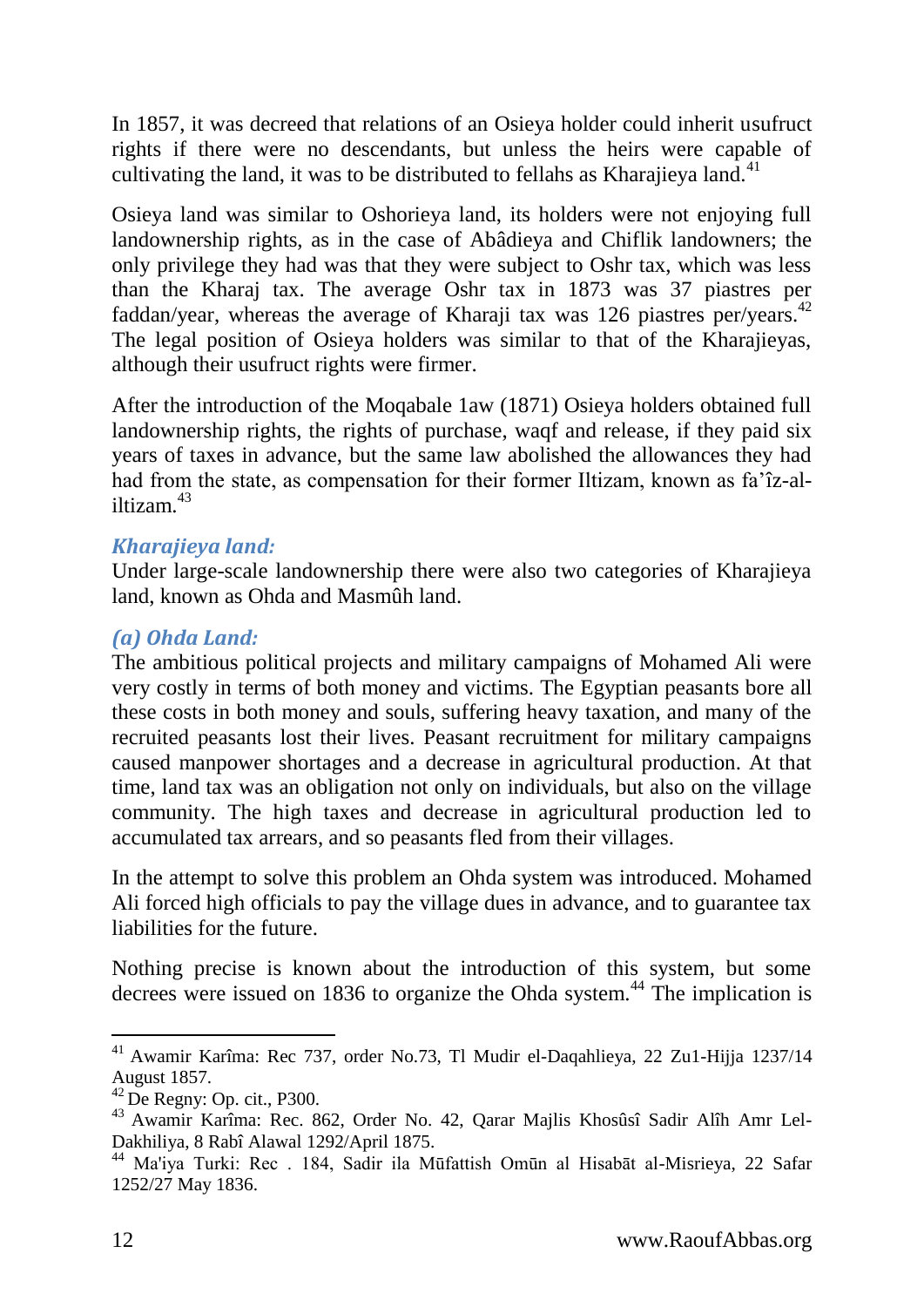that the system existed before that time.<sup>45</sup> It may be that Mohamed Ali tested this system out in the mid-thirties, and it was enforced later.

The Ohda system was similar to Iltizam, as the (mota' âhid) Ohda holder was obliged to pay village tax in advance and collect the tax from the peasants. As with Iltizam, mota' âhid would take a parcel of land to be cultivated for his own interests by corvée labour. Theoretically, it differed from Iltizam, because fellahs did not have to pay more than the amount of tax imposed on their land. Ohda land was subject to taxation, tax arrears were distributed among the village, the mota'âhid had to pay the arrears and the annual land tax of Ohda and therefore fellahs had to do the same. The Ohda area was not limited and the mota'âhid left for the fellahs an area of land suited to their economic condition and held the rest as Ohda; then, if the economic condition of the peasants improved and they were able to pay tax arrears, he had step by step to leave his Ohda land to them.<sup>46</sup>

Theoretically, also, the Ohda system provided a solution of accumulative arrears, but Iltizam was a permanent financial and administrative system. Productive relations under both systems were alike, although the mota'âhid had the right to cultivate his Ohda property by corvée labour, on condition that the working of Ohda land did not prevent peasants from cultivating their own land. The mota'âhids forced peasants to cultivate Ohda land and made use of their animals without charge, with the result that peasants were not able to cultivate their land, nor improve their economic condition and restore their village area.<sup>47</sup> When the problem of peasants leaving their land arose, the Government ordered provincial authorities to search for, arrest, and return them to the mota'âhids.

Most Ohda holders forced the peasants to pay all the accumulative arrears of the village. For example, village sheikhs of Sinbillawêên, Sharqieya province, complained to the authorities that they were forced by the mota' âhid to pay village arrears, stating that the total amount of arrears was 120 kêes (purses)<sup>48</sup>, that while the mota'âhid held 75% of the village area, peasants were forced to pay 113 purses and he paid only seven.<sup>49</sup> To prevent fellahs leaving the village it was decreed that, in such a case, the mota'âhid must pay a fine equal to thrice the amount taken illegally from the peasants. $50$ 

 $45$  Y. Artin, mentioned that Ohda System started on 1840, which is not convenient (see: La propriété foncière en Egypte, P128.)

 $^{46}$  Ibid., PP129-130

<sup>47</sup> Ma'îya Turki: Rec. 184, the same order.

<sup>48</sup> Chafalik wa Ohad: Rec. 4007, To Mûdîr Omūmn el Chafalik wa-el Ohad, 1st, Jumad Akhar 1262/27 May 1846.

<sup>49</sup> Ma'iya Turki: Rec. 18, Desp. 5, To Abdalla el Mâraji sheikh Orban Awlad Ali, 4th shawwal l261/6th October 1845.

 $50$  Chafalik wa Ohad: Rec. 4007, the same dispatch.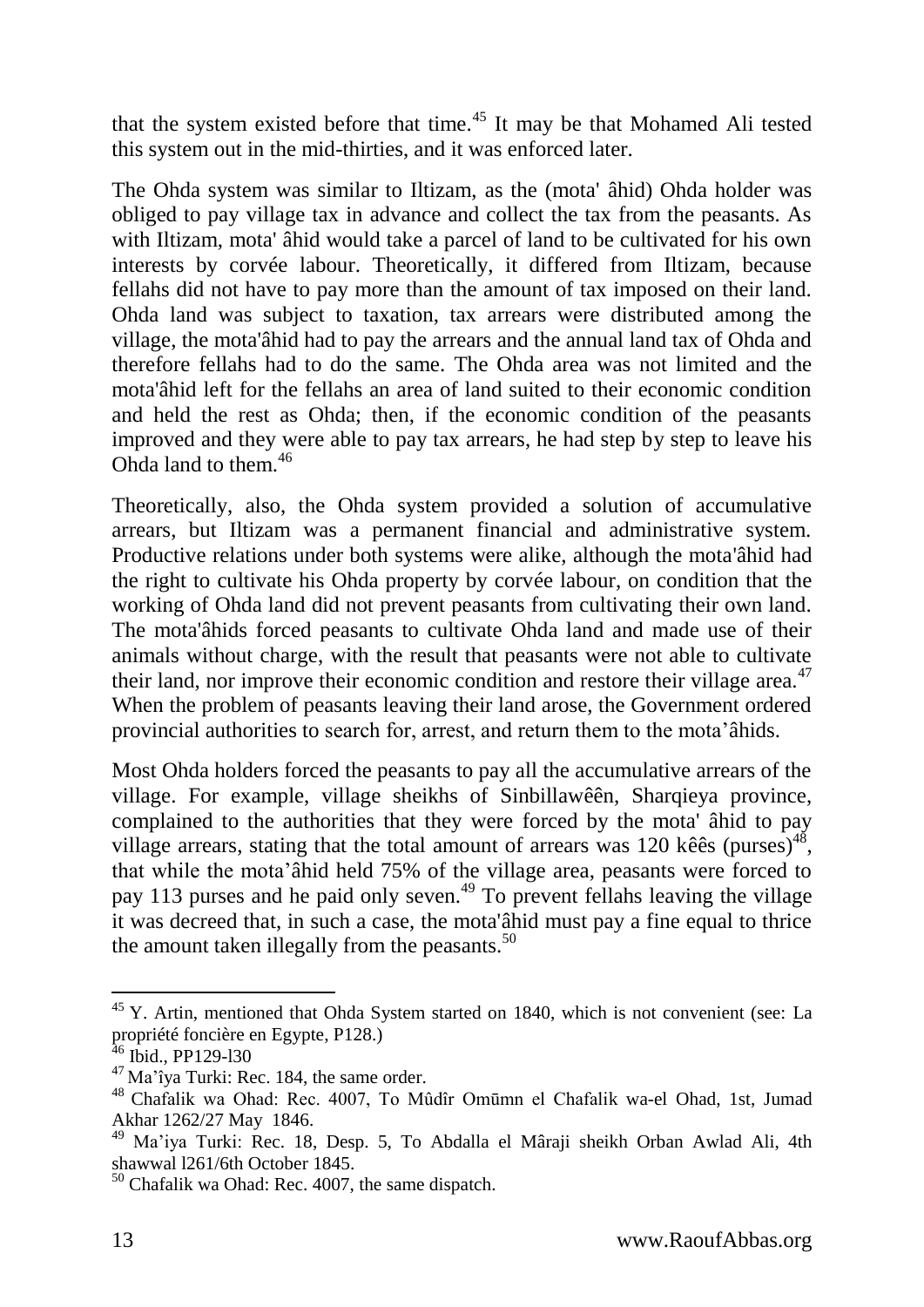Although the state took action to prevent peasants fleeing the land, some influential mota'âhids were very severe on the fellahs. As a result the State was compelled to take over their Ohdas.<sup>51</sup>

On 1849, a decree was issued on the confiscation of Ohdas, excluding some possessed by the ruling family. In such cases, mota'âhids enjoyed usufrust rights but were subject to inheritance.<sup>52</sup> The Pasha granted Ohdas to some mota'anids as rizqa bela mal, which brought the land under private ownership. From 1854, such land was regarded as Oshorieya land.

Mohamed Sa'id Pasha re-enforced the Ohda system, and the mota'âhids regained the Ohdas that had been confiscated.<sup>53</sup> The system continued under the Khedive Isma'î1, who gave Ohda Land to members of the ruling family and high officials who asked for some parcels of Ohda land.<sup>54</sup> But after some years he ordered that no further Ohda land<sup>55</sup> be given and finally in December 1866, Ohda land was again taken over by the State.<sup>56</sup>

There is no appropriate information available about the total area of Ohdas. G. Baer estimated it at  $1,200,000$  feddans, referring to British documents,<sup>57</sup> but Egyptian documents give no exact figure, except Mohamed Ali's family Ohdas, the total area of which was 327,762 feddans of rizqa bela mal, and on the 7th of September 1848, this came under private landownership.<sup>58</sup>

If G. Baer's estimate is suitable, it means that Ohda land made up about one third of the total agrarian area of Egypt, estimated at 3,296,736 feddans.<sup>59</sup>

Ohdas were given not only to the ruling family, but also to Bedouin sheikhs and rural notables, for example, Mohamad El Shawarbi, a Bedouin sheikh was mota'âhid of Qalyûb, a village near Cairo. Ali el Badrawi, village sheikh of Samannûd, Gharbieya province was mota'âhid of Fouwa, Shabasat and Mahalla villages of the same province, for which he paid 160 purses of tax arrears. <sup>60</sup>

Ohda holders were able to convert their Ohdas to private landownership, either by requesting the Viceroy to grant them their Ohdas as rizqa bela mal or by

<sup>51</sup> Al Waqa'îe el-Masrieya: 26 Zul-Hijja 1264/Oct. 1848.

 $52$  Ma'îva Turki: Dos. 29, Doc. 220,  $25$  Rabîe el Awal 1271/ 16, Dec. 1854.

<sup>&</sup>lt;sup>53</sup> Artin: Op. cit., P128.

<sup>54</sup> Ma'îya Turki: Dos 27, Doc.140, 18 E1 Moharram 1271/11 Nov. 1854.

<sup>55</sup> Ibid: Dos.75, Doc. 33, 3 Shâban 1282/1st, January 1865.

<sup>56</sup> Awamir Karîma: Rec. 1921, Order to Mofattish Aqalîm Qibly, 7 Rajab 1282/Nov. 1865.

<sup>57</sup> Baer, G.: A History of Landownership in Modern Egypt, P13.

<sup>58</sup> Chafalik wa Ohad: Rec.4042, La'îhat Tafteesh Omûm el chafalik wal-Ohad, El Moharram 1263/January, 1847.

<sup>59</sup> De Regny: Op. Cit., PIX.

<sup>60</sup> Philip Jallad: Qumûs al-Edara wal-Qadâ, Part 3, P504.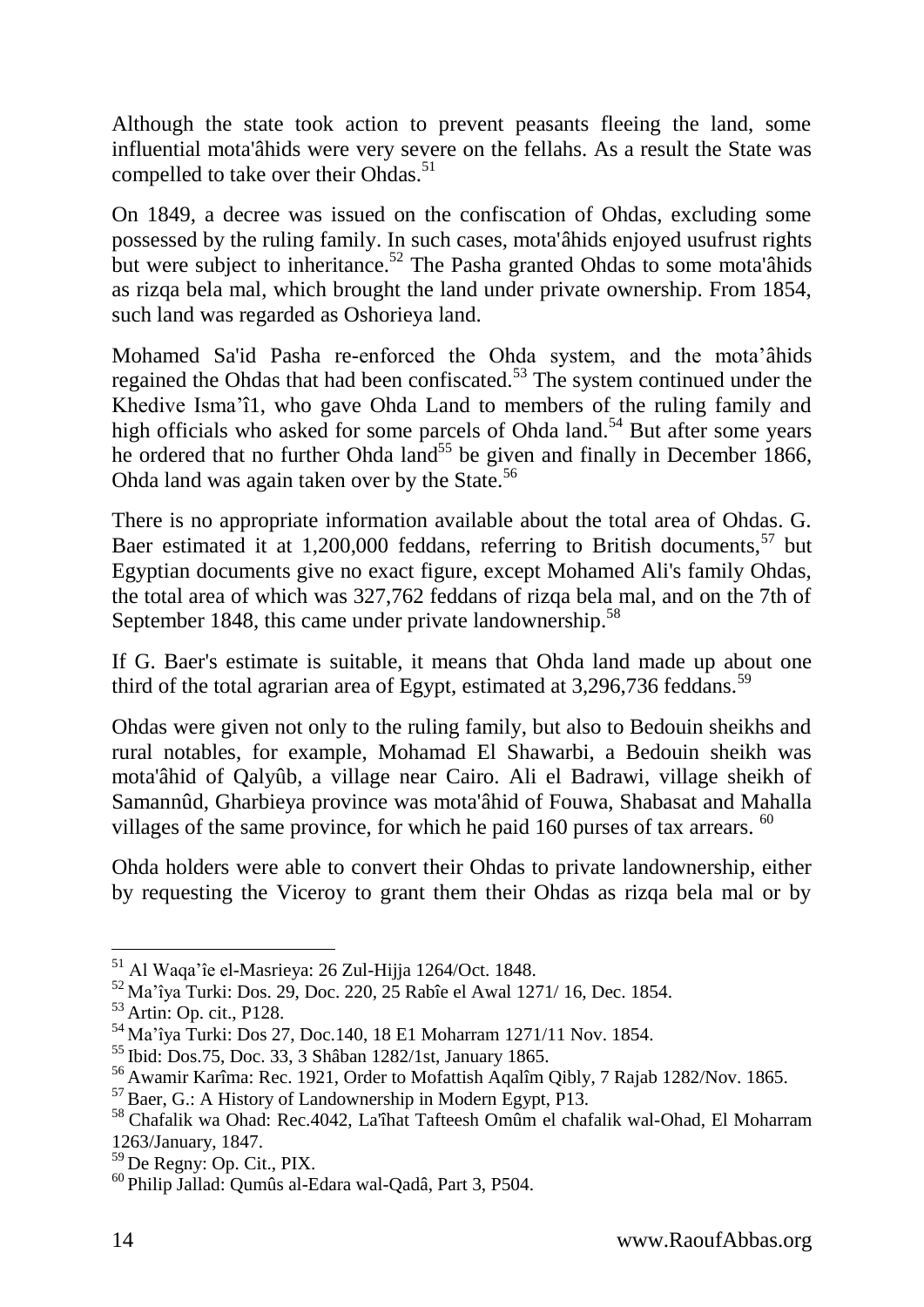investing their profits in land. Thus the Ohda system played an important role in the creation of large-scale landownership.

## <span id="page-14-0"></span>*(b) Masmûh Land:*

The second category of Kharajieya land was Masmûh land, the property of village sheikhs. Before the nineteenth century, village sheikhs had been given parcels of land by moltazims. This land was called Masmûh or Masmûh el Mastaba and exempt from taxation. These gifts were permanent for their administrative duties and guest services offered to moltazim agents visiting the village.<sup>61</sup>

When Mohamad Ali took over the Iltizam system, he granted village sheikhs parcels of land equal to 5% of the village area, as "masmûh e1 mastaba" with tax exemption, $62 \text{ in payment of their duties and of guest services to government}$ officials and strangers. They had usufruct rights of that land, and could be inherited by their sons if the latter were capable of carrying on guest services. In 1843, it was decreed that masmûh should be distributed to peasants who paid Kharaji Tax, in case of the holder's death without an heir. <sup>63</sup>

In 1857, this category of land was subject to the highest rate of village kharaji tax.<sup>64</sup> It formed the nucleus of landownership by rural notables.

#### \* \* \* \* \* \* \* \* \* \*

To sum up, large-scale landownership was created through the first half of the nineteenth century. The major part had comprised Oshorieya land which was in three categories; Abâdieya, Chiflik and Osieya land. The Ohda system played a significant role in the creation of large-scale Landownership, and Masmûh land was the basis of landownership by rural notables, enabling them to gain certain privileges in Egyptian society.

Political and economic circumstances added to the rise of large-scale landownership. The keenness of Mohamed Ali to pull up the roots of the influential moltazim class from Egyptian society, and establish the economic interests of the new ruling class led to a changed economic situation. It paved the way for the rise of large-scale 1andownership, and it created, as well, a class which gained political influence and social prestige, based on landownership.

<sup>-</sup><sup>61</sup> M. Shafêêq Ghorbêl: Misr fi Mafriq al Toroq, P39.

<sup>62</sup> Al-Jabarti: Aja'îb al-Athâr, Part 4, P332.

<sup>63</sup> Awamir Karîma: Rec. 843. Order dated 19, Jûmad Akher 1260/17 June 1844.

<sup>64</sup> Da'îrat Mohamed Sa'îd Pasha: Record No. 91, Order to El Malieya, 5 Zul-Hijja 1274/July 1858.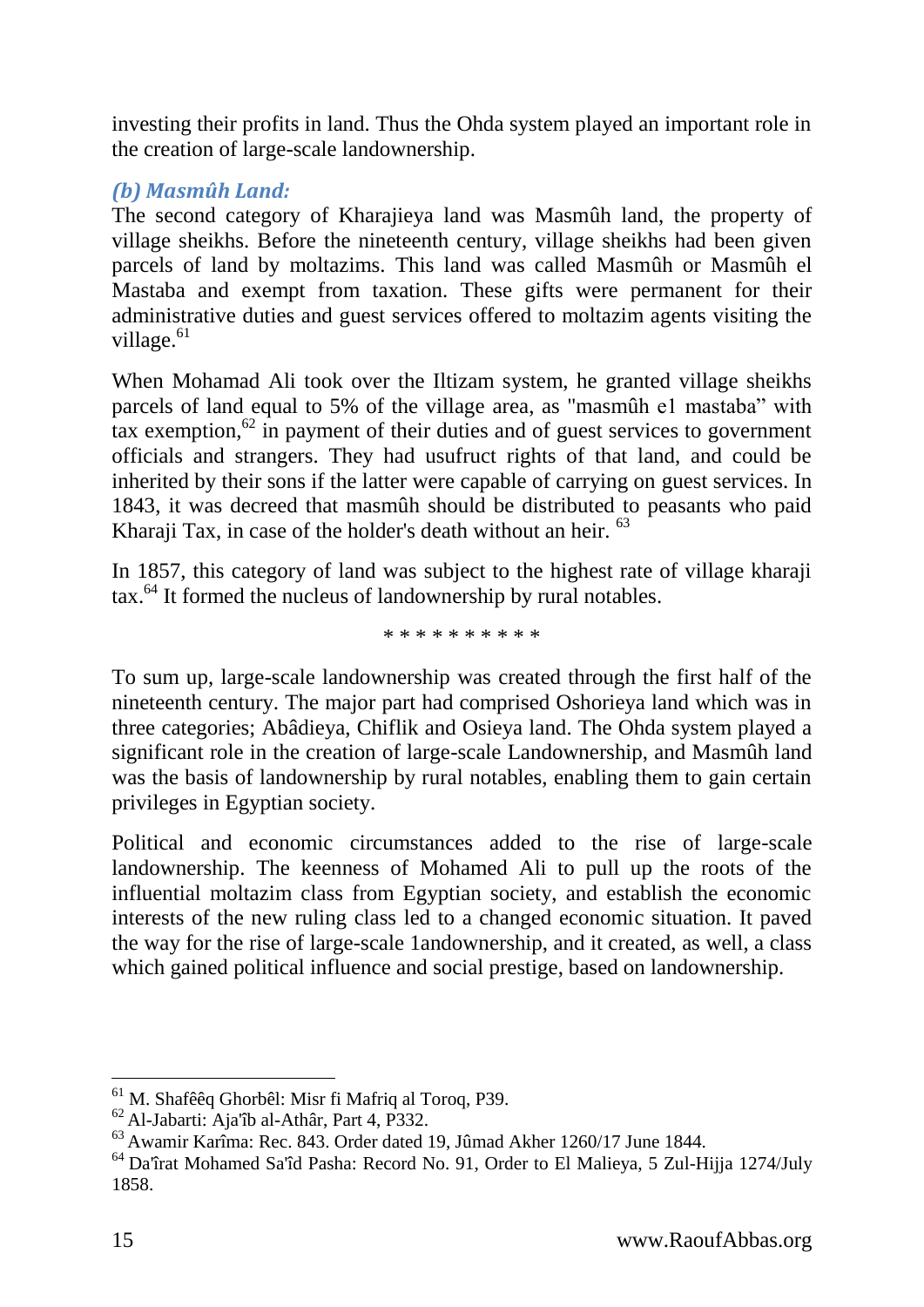## <span id="page-15-0"></span>**II. Development of Large-scale Landownership**

Several factors affected the development of large-scale landownership during the second half of the nineteenth century. The development of the irrigation system during that century brought increased areas under cultivation and improvements in agricultural production. The introduction of the market system, following the breakdown of Mohamed Ali's monopoly system, and the large profits gained from agricultural crops, encouraged many merchants to invest their capital in agrarian land, either by changing their business and becoming landowners, or by extending their existing land holdings. The sale of AI-Da'îra al-Sanieya and State-Domain land, in the last decade of the nineteenth century, provided land for the extension of landownership and mortgage banks and companies financed the purchase of land.

## <span id="page-15-1"></span>*1. Development of Irrigation and Agriculture:*

As a result of the reconstruction of the irrigation system through the nineteenth century, agriculture was developed. Mohamed A1i developed a basin irrigation system (ray e1 Hiyadh) in Upper-Egypt (el Sa'îd), dug and repaired several canals, although most of the land in Upper-Egypt could not be irrigated in years of low flood waters.

About 1816, Mohamed Ali had several canals constructed in the Delta (northern Egypt) for the irrigation of cotton, Indigodye, rice, linen and sesame plantation. Several barrages were built on Khatatba, Sersawieya, Bagorieya, Bahr Shebîn, Shargawieya, Bahr Moweis, Bohieya and Mansurieya canals, to make irrigation available all throughout the year. Delta Barrages (el Qanatir el-khayrieya) became the basis of permanent irrigation in northern Egypt, construction of which was started in  $1833$  and completed in  $1861$ .<sup>65</sup>

The introduction of permanent irrigation in the Delta region resulted in the improvement of agricultural production. In place of the one-crop-a-year of the past it became possible to cultivate three, or even four crops. There were some defects in permanent irrigation system, as land that was not covered by flood waters of the Nile lost fertility, and much of the land salted up, and productivity decreased steadily and drainage and fertilizers<sup>66</sup> became necessary.

Mohamed Ali's successors continued his irrigation policy. At the time of Abbas I, some canals were repaired and the big canal known as Rayyah el-Minofieya was constructed. In Ismail's time, 112 canals were dug, including the Isma'ilieya canal, on which reclamation of large areas of land in Sharqieya province depended. Ibrahimieya canal was also dug in Isma'il's time, to

 $\overline{a}$ <sup>65</sup> Ahmed Ahmed AI-Hitta: Tarikh Misr al-Eqtisadî fi al Qarn al Tasî Asher, Cairo 1955, PP58-59.

<sup>66</sup> Willcocks, W: Egyptian Irrigation, London 1889, PP89-90.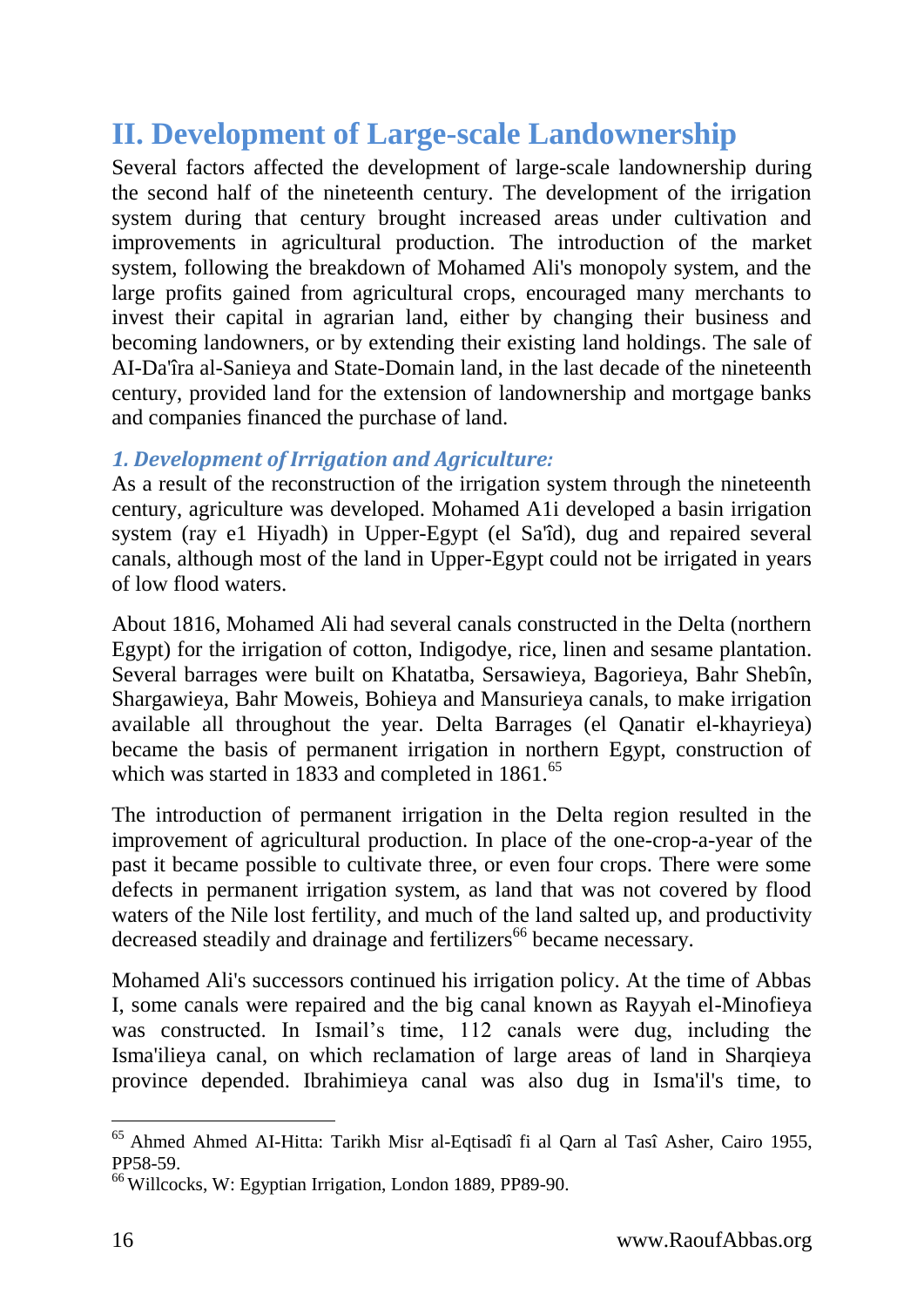facilitate sugar-cane plantation in Minya and Asiūt provinces.<sup>67</sup> Although Isma'il did much to repair the Delta canals in order to provide summer irrigation for Minofieya and Gharbieya provinces, the level of water in the canals was lower than the land, and the peasants were obliged to use water lifting implements.

As a result of the development of irrigation cultivated land increased from 3,218,715 feddans in 1813 to 4,632,221 feddans in 1872. The increase was 327,484 feddans between 1863-1872.<sup>68</sup>

The development of irrigation continued under British Occupation, in the eagerness to expand permanent irrigation and thus increase cotton production. When the Delta Barrages were repaired in 1891, the area of summer irrigation land increased from 600,000 in 1883 to 1,520,000 feddans by the end of the century. Aswan Dam was built in 1902 to facilitate summer irrigation, its height was raised in 1912 to ensure permanent irrigation of the Delta area and the Misr al Wusta (Middle Egypt) region. The area of cultivated land increased from 4,700,000 feddans in 1882 to 5,420,000 feddans by 1914, an increase of 16%, and it became possible to cultivate large areas of land more than once a year.<sup>69</sup>

Development of irrigation was the basis of agricultural development. The breakdown of Mohamed Ali's monopoly system, the introduction of private landownership of Oshorieya land in 1842, the extension of usufruct rights for Kharajieya land in 1858 and the introduction of private landownership for the latter in 1891, were the main factors affecting agrarian development in the nineteenth century.

Peasants paid more attention to planting cash crops, especially cotton. In the second half of the nineteenth century, cotton production increased in accordance with the demand of the European market. Cotton exports increased from 944 qintars<sup>70</sup> in 1821<sup>71</sup> to 5,046,604 qintars in 1910.<sup>72</sup>

In the early 1860's cotton production exceeded all other crops. At the time of the American Civil War (1861-1865), American cotton export to Europe stopped. Weaving factories in Europe and Britain were about to be closed. The demand for Egyptian cotton rose greatly, and the area under cotton was rapidly expanded.

 $\overline{a}$ <sup>67</sup> George Jindi & Jacque Tajir: Isma'il Kama Tosawiroho Al-Wasa'îq al-Tarikhieya, Cairo 1947, PP180-181.

<sup>68</sup> De Regny: Statistique de L'Egypte, année 1873, PIX.

<sup>&</sup>lt;sup>69</sup> Crouchley: The Economic Development of Modern Egypt, London 1938, PP152-153.

 $70$  Qintar, an Egyptian weight measure for crops, equals  $36Kg$ .

<sup>71</sup> De Regny: Op.cit., P 174.

<sup>72</sup> Nizarat a1 Maliya: Majmo'at Ihsaîyat an el Mūsattahat al mazro'a qotnan fi Sanat 1910, P19.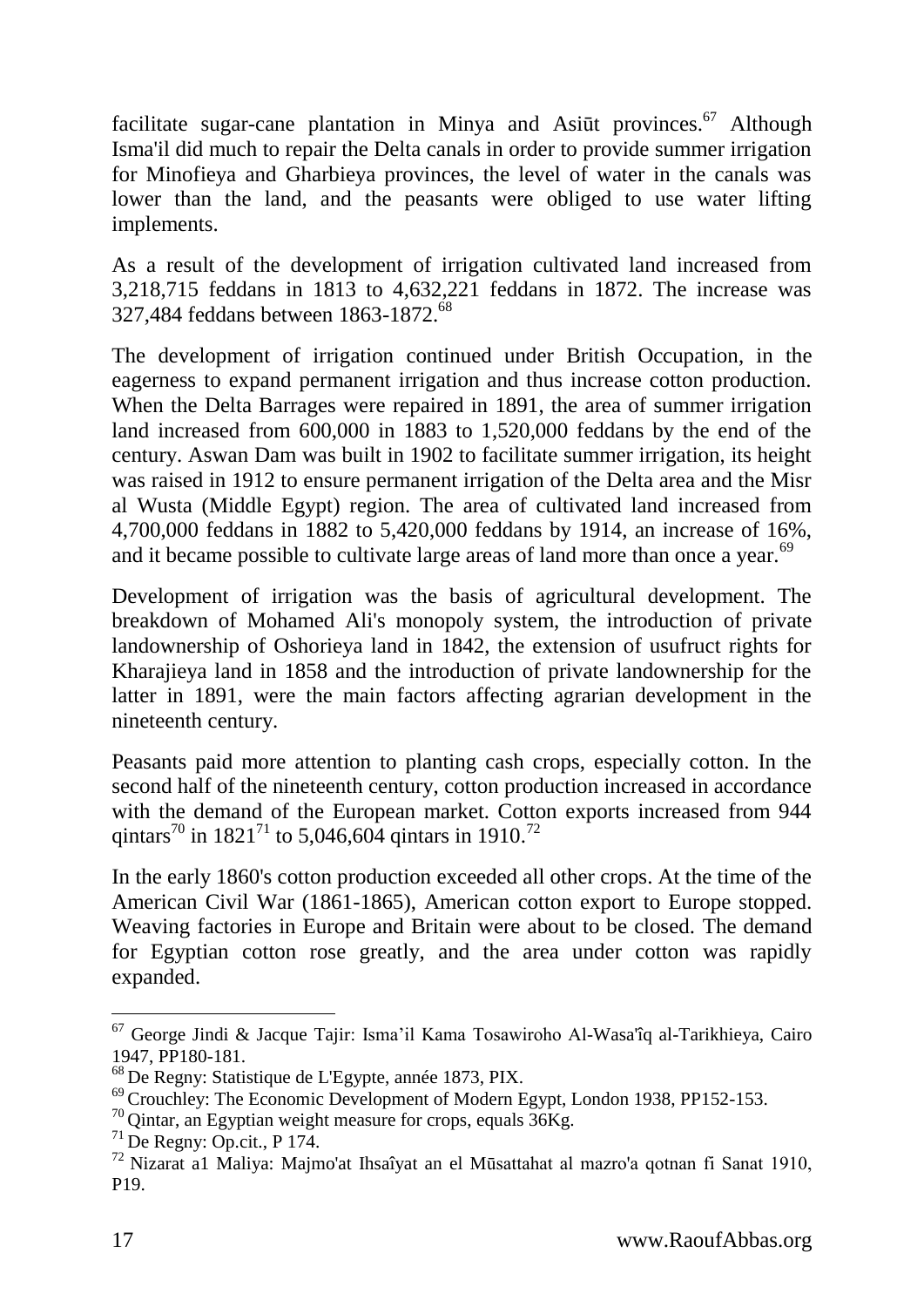| Year | <b>Export</b> (qintar) | Total price (P.T.) | Price per qintar (P.T) |
|------|------------------------|--------------------|------------------------|
| 1861 | 596,220                | 143,088,000        | 240                    |
| 1862 | 721,052                | 492,066,000        | 600                    |
| 1863 | 1,181,888              | 935,649,000        | 730                    |
| 1864 | 1,718,791              | 1,484,270,000      | 853                    |
| 1865 | 2,001,169              | 1,544,312,000      | 616                    |

Cotton exports and prices increased over the same period as follows:<sup>73</sup>

It was a period of high prosperity; landlords gained high profits, extended their properties and changed their way of living to European style.

When the American Civil War ended there was a rush of American cotton on to European markets and the demand for Egyptian cotton fell and prices collapsed in those post-war years as seen in the following table:  $74$ 

| Year | <b>Export</b> (qintar) | Total price (P.T.) | Price per qintar (P.T) |
|------|------------------------|--------------------|------------------------|
| 1866 | 1,288,762              | 1,142,400,000      | 640                    |
| 1867 | 1,260,946              | 644,206,000        | 450                    |
| 1868 | 1,253,455              | 583,125,000        | 409                    |
| 1869 | 1,289,714              | 600,570,000        | 412                    |
| 1870 | 1,351,797              | 507,529,149        | 342                    |

The period brought to Egypt a period of depression, and most of the small landowners, heavily in debt lost their properties. Cotton plantations carry heavy costs, and peasants had mortgaged their properties to borrow money from usurers, repaying their debts at harvest. A large number of Syrian, Greek and Egyptian copt money-lenders made loans to the fellahs. Most of them had started business as alcohol dealers in some villages and provincial towns, making large profits and lending money to fellahs at 7% monthly interest. They would cheat in handling fellahs' accounts until the latter were unable to pay their debts, and so loose their properties.<sup>75</sup> There was no substitute source of credit at that time, Crédit Foncier Egyptien being the first mortgage bank established in 1880. When depression hit them, most of the small Landholders were unable to pay their debts and usurers seized their lands and became landlords<sup>76</sup>

<sup>73</sup> See: De Regny: Op,cit., P174: Charles Roux; Le Coton en Egypte, Paris 1908, P62.

<sup>74</sup> See: De Regny: op.cit.,173; Charles Roux; Op.cit.,PP99-100.

 $^{75}$  Abdulla el Nadîm presented an example of the relation between usurers and fellahs and explained how the former exploited the latter and seized their properties (see: El Tankît wa el-Tabkît magazine, article titled: Mohtaj jahil fi yad Mohtal Tamî, issue of June 6, 1881.)

<sup>76</sup> Charles Roux: Op.cit., P104.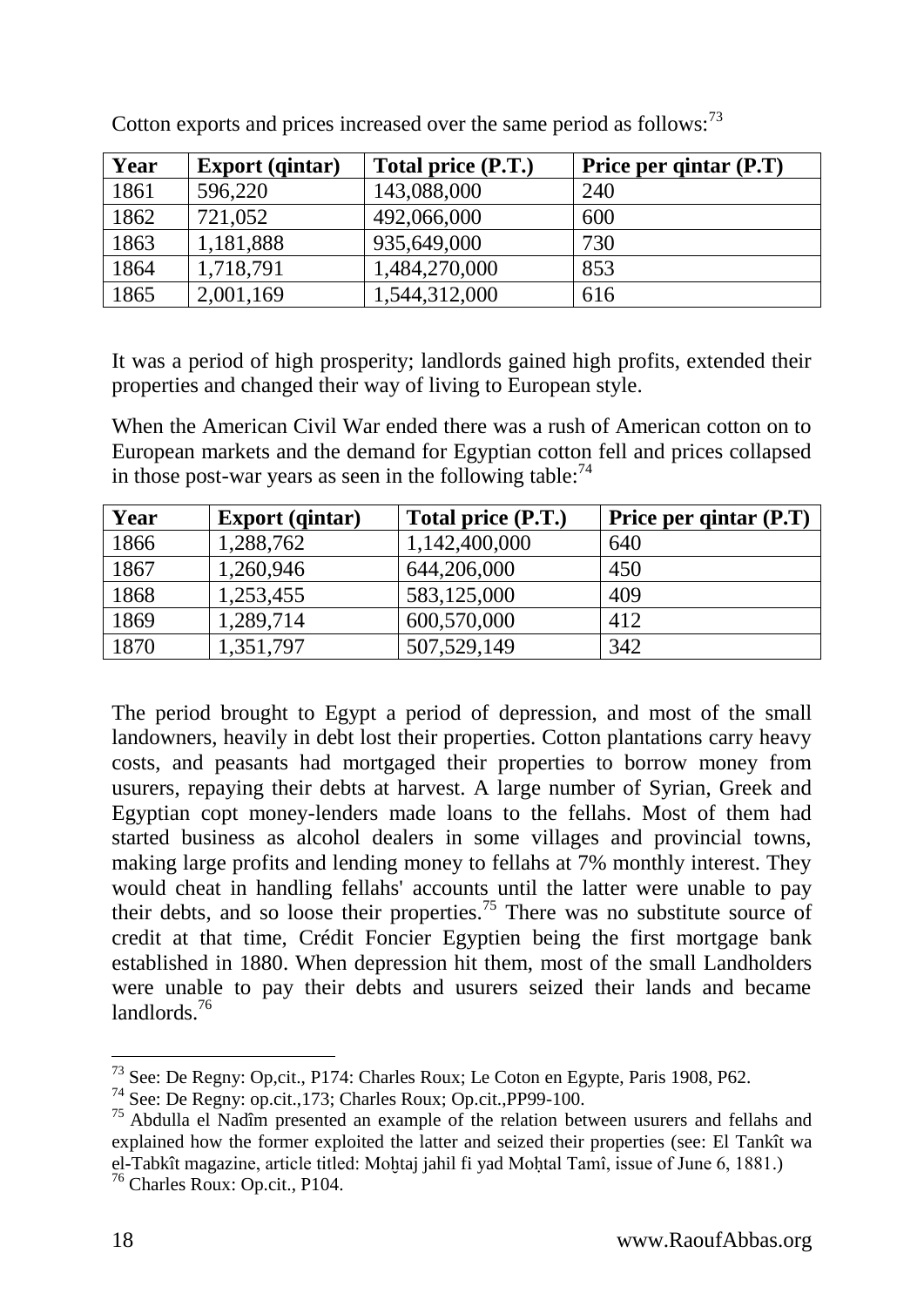In the 1870's, Egyptian cotton exports increased from 2,013,433 qintars in 1873 to 3,000,002 in 1880.<sup>77</sup> This restored prosperity to Egypt. Increased cotton production was the basis of British Occupation economic policy and under its rule cotton exports increased from 2,600,000 qintars in 1882 to 5,046,604 qintars in  $1910^{78}$ 

Sugar-cane was the second cash crop of Egypt. After 1865, the area under sugar-cane was increased. Khedive Isma'îl planted sugar-cane in his chifliks at Minya and Asiūt provinces, and some landlords such as Mohamed Sultan Pasha, followed suit. The area under cane was estimated at about 65,750 feddans, about 85% of which was concentrated in Upper-Egypt. But when the market was depressed, the cultivated area fell to 40,000 in 1880, and rose again to 48,000 in 1913.<sup>79</sup>

Demand for agricultural land thus increased in the second half of the nineteenth century, and the major part of local and foreign capital was invested in agrarian production. Landlords and middle-class landowners extended their land holdings.

In the last decade of the nineteenth century, profits gained from dealing in agricultural products were higher than from other commodities. Merchants invested capital in agrarian production, buying up large estates and becoming landlords. Wîsa Boqtor, an Egyptian Copt merchant was a prominent example of this. Around the end of the 1870's, he began buying agrarian land; by 1898 he owned 12,000 feddans, and that same year he bought 16,000 feddans of Da'îra el Sanieya land.<sup>80</sup>

The reclamation of waste land provided large-scale landownership with new areas. Under British Occupation, the area of reclaimed land in Bohîra province increased from 429,181 feddans in 1894 to 587,455 feddans in 1901, an increase of 36.8%, while the percentage of reclaimed land taking Egypt as a whole, over the same period was 11%. The area of reclaimed land in Bohîra province was greater than in other provinces, 50% of reclaimed land being concentrated in Bohîra. The percentage of landownership holding more than 50 feddans in the province was 67.6%, whereas the percentage of all Egypt was 43.4%. Most of the reclaimed land in Bohîra province was owned by two foreign land companies. In this sense, Gharbieya province was second in increase in agrarian area, over the same period, at 14.6%, and the total area of

<sup>77</sup> De Regny: Op.cit., P174.

<sup>&</sup>lt;sup>78</sup> Ministry of Finance, Cotton Bureau: Index Numbers or Agricultural Production in Egypt 1913-1929, Cairo 1932, P3.

<sup>79</sup> Mazuel, Jean: Le Sucre en Egypte, Le Caire 1937, P59.

<sup>80</sup> Ramzi Tadrus: Al-Aqbāt fi a1 Qarn ai-Ishrin, Vol III, Cairo 1911, PP 74-75.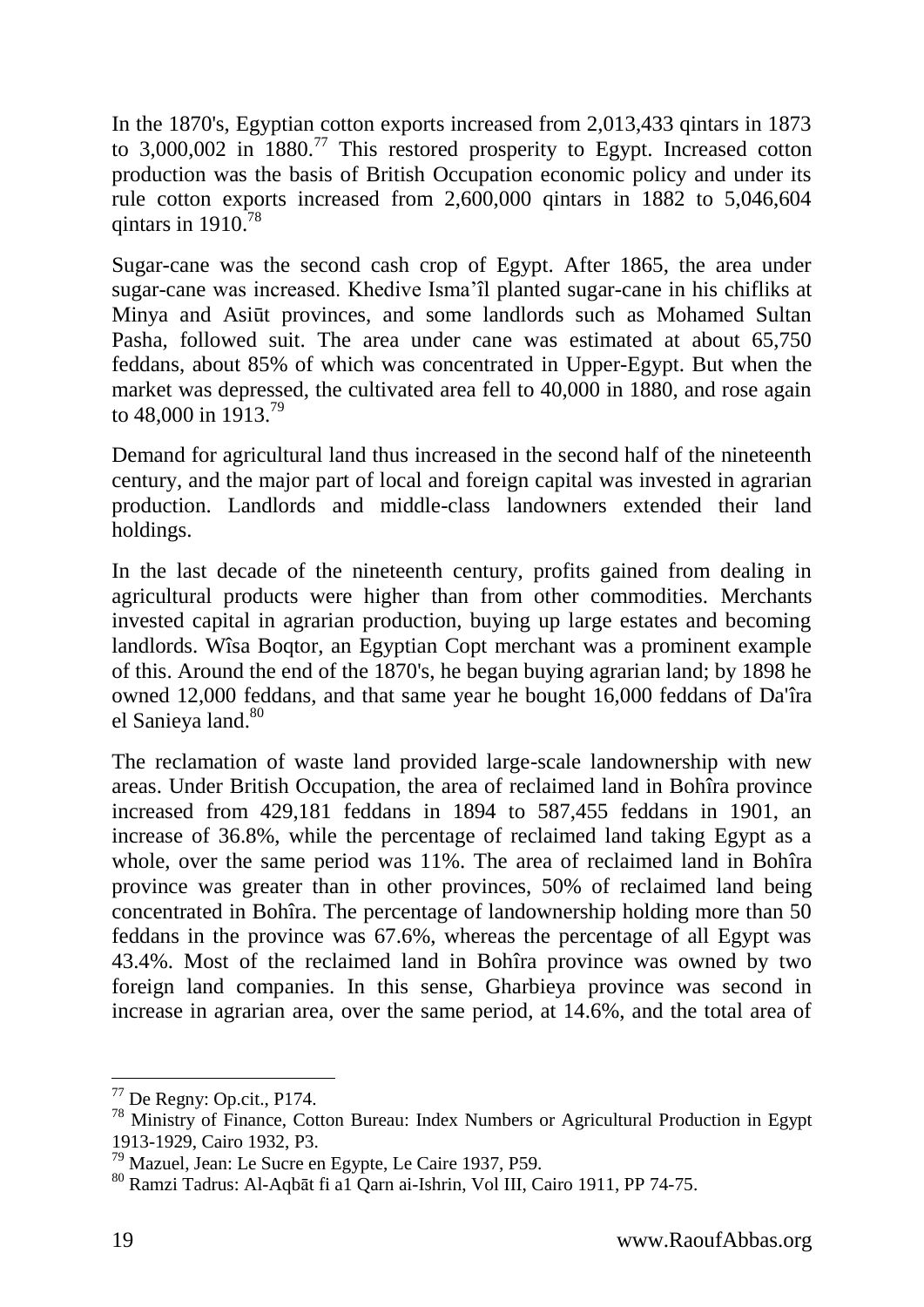landownership holding 50 feddans was  $56.1\%$ .<sup>81</sup> Reclaimed land was concentrated in these provinces because there were large areas of waste land which benefitted from irrigation projects in this province.

## <span id="page-19-0"></span>*2. Sale of Da'îra el Sanieya and State Domain Land:*

The sales of Da'îra el Sanieya and State Domain land provided a main source for extending large-scale landownership. The major part of Da'îra el-Sanieya land was concentrated in Upper-Egypt, its total area being 434,975 feddans, including some sugar factories and steam powered irrigation pumps. The area was owned by Khedive Isma'îl, who mortgaged it in 1865 and 1867 for two loans totalling  $\text{\textsterling}8,815,430$ .<sup>82</sup>

A Liquidation Decree was issued in 1880, under which Da'îra el-Sanieya land was directed by a certain committee to redeem the loan coupons. In 1898 the Government decided to sell Da'îra el-Sanieya land to a company financed by some British, French and Egyptian financiers, for the sum of £6,431,500. The Egyptian share in the contract was £150,000. Suares, a half Egyptian financier paid £125,000 the balance was paid by four Egyptian landlords.<sup>83</sup>

The Da'îra Sanieya Company sold land at public tender, but the parcelled out areas ranged from 80 to  $4,000$  feddans.<sup>84</sup> There was severe competition among buyers, who were landlords. Prices per feddan rose to more than double its rate value.<sup>85</sup> The land was sold on an instalment system. After May 1900, the company sold lots averaging between 20-50 feddans; the rated value of the land was between £E60-80 per feddan, according to the Al-Moayad newspaper, about double the actual value of the land.<sup>86</sup> Some people in middle class landowners were able to extend their properties to be more than 50 feddans, which classified them as landlords.

Some financiers, mainly Egyptian and European Jews, bought large areas of the Da'îra Sanieya land, and then divided and resold the land in small lots. One such case was Jacob Levy who bought about 3,600 feddans in Mā'ṣara, Minya province, and another was Rahmîn & Leishā Issac who bought 625 feddans in al-Rodha, Asiut province, which they divided into small lots and sold to fellahs.

Some foreign financiers formed land companies for the same purpose. The "New Egyptian Company" had 1,880 feddans at Matay, Minya province, and De Fantazi & Co. had  $5.078$  feddans at Luxor.<sup>87</sup> These estates were divided and

<sup>&</sup>lt;sup>81</sup> Baer, G: A History of Land ownership in Modern Egypt, PP24-25.

<sup>82</sup> Gergis Hunin: al Atyan wal Dharaib fi al Qotr al-Misri, P232.

 $83$  Al-Moayad news paper, 23/6/1898.

<sup>84</sup> C.F.E. Archives: Da'ira Sanieya Document, Dos.No.81/91.

<sup>85</sup> Egypt No.l, (1899), P18.

<sup>86</sup> AI-Moayad: 3/5/1900.

 $87$  C.F.E. Archives: Da'îra al Sanieya Documents, Dos. No.186/207, 15/30, 236/252.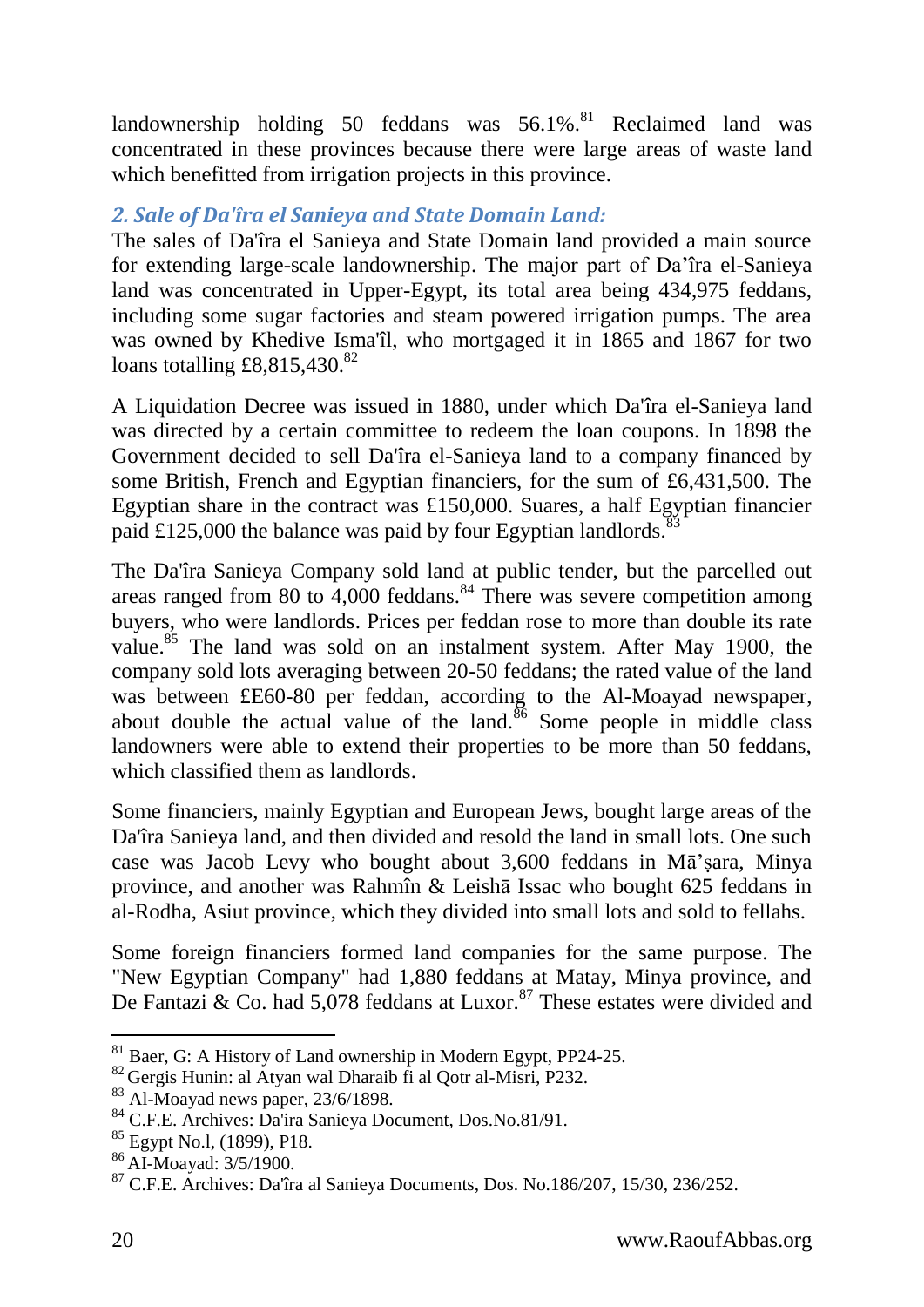sold to middle class landowners, providing a precious chance to extend their properties.

Some small landowners also tried to get a share in the Da'îra Sanieya land. Abdul-Aziz Mā'tūq, Omda of Tersa village, Fayūm province, formed a group of 150 peasants to buy 1,823 feddans of Da'îra land at their village. But the members of the group were unable to pay the instalments, and the Crēdit Foncier Egyptien seized the land.<sup>88</sup> Perhaps this is the only case in which small Landowners were courageous enough to participate in the Da'îra el Sanieya bargains.

State Domain land was private property of the Khedive Isma'îl's family, totalling 425,729 feddans. In October 1878, the Khedive was forced by European creditors to transfer property rights to the State.<sup>89</sup> State Domain was directed by a committee composed of three members: Egyptian, British and French. At the same time, such land was mortgaged for a loan of £8,500,000. The administrative committee was authorized to use its profits in redemption of loan coupons, and to sell some estates to cover the loan value.<sup>90</sup> The purchase of State land was covered by a decree issued in 1879, stipulating that purchase must be by public tender, and the land so bought was to be subject to Kharaji tax. If the land bought was not in cultivation, the buyers enjoyed land tax exemption for five years, and then be subject to Kharaji tax, even if they did not bring the land into production. $91$ 

After the end of the nineteenth century, State Domain Land was sold in small parcels of 15-20 feddans. Middle class landowners who had earned higher profits from the high cotton prices,  $\frac{92}{2}$  competed severely in the purchase of State land. Small Landowners (with less than 5 feddans) did not benefit from these sales, because the minimum area of new lots was 12 feddans, and competition raised the price per feddan to  $117\%$  of its rated value.<sup>93</sup> The poor condition of small landowners meant that they were unable to avail themselves of this opportunity.

State Domain land not in use was sold at a low price to land companies to reclaim and sell.<sup>94</sup> Some landlords bought large areas of this kind, such as Bughus Nubar Pasha and Tigran Pasha.<sup>95</sup> In 1907, an area of 147,509 feddan

<sup>88</sup> Ibid, Dos. No.463.

<sup>89</sup> Gergis Hunin: Op. cit., P125.

<sup>90</sup> Ibid, P215.

<sup>&</sup>lt;sup>91</sup> Ibid, P232.

 $92$  Egypt No.1 (1904), P17.

 $93$  Ibid, (1908) P13.

<sup>&</sup>lt;sup>94</sup> Ibid, (1906), P27.

 $95$  Tignor, R.: Modernization and British Colonial Rule in Egypt, P243.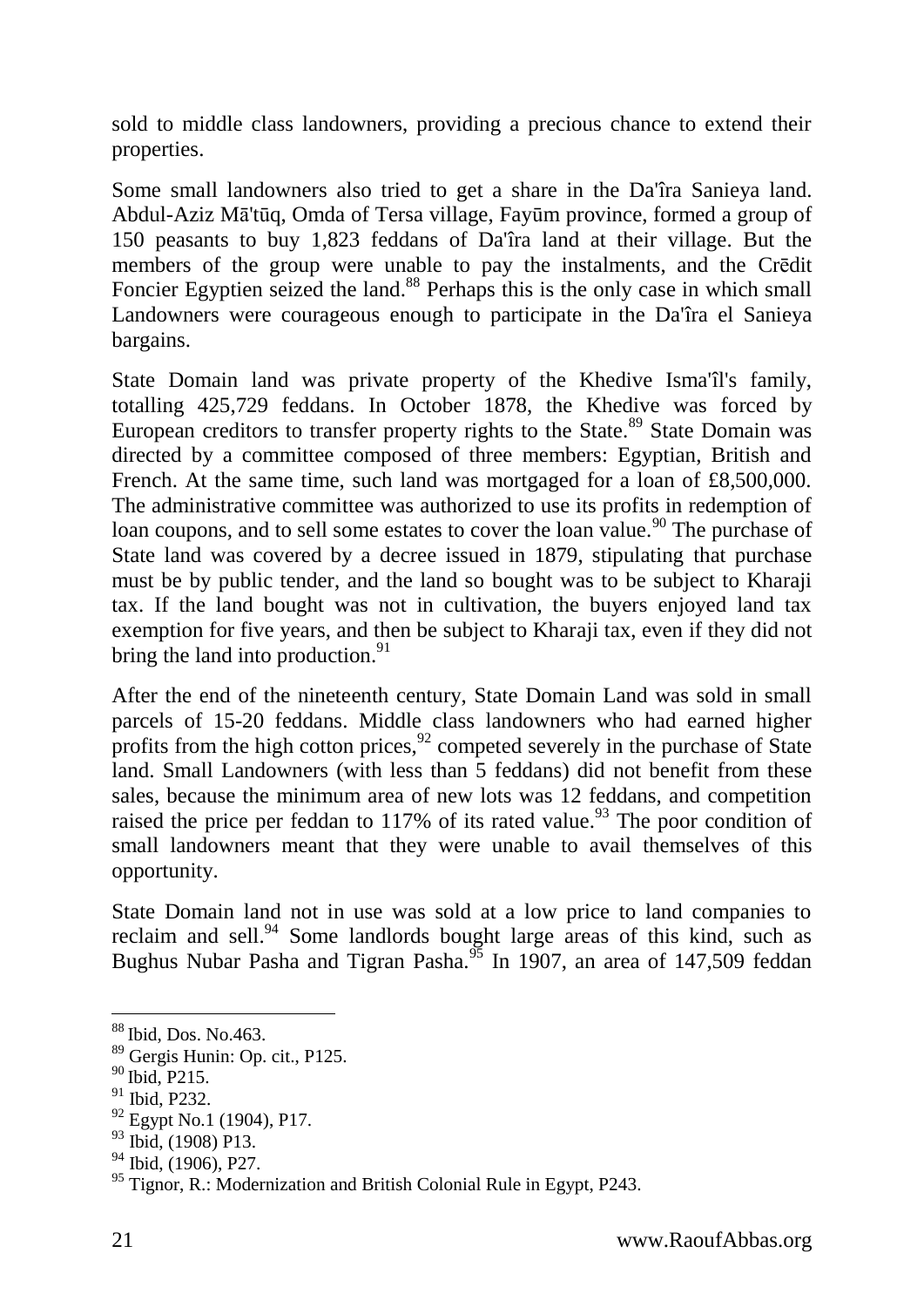remained under State Domains administration,<sup>96</sup> and more than 60% of the land had been sold. In December 1912, after the debt value had been recovered the remaining area was placed under the direction of "Maslahat al-Amlak al-Amirieya", Department of State Domains, affiliated to the Ministry of Finance, and established for this purpose on April 17, 1913. $\frac{97}{6}$ 

### <span id="page-21-0"></span>*3. Mortgage Banks and Companies:*

The purchase of Da'îra el Sanieya and State land required financial resources. This was provided by mortgage credit banks and companies, which means that mortgage credit participated in the development of large-scale landownership.

Major factors in mortgage credit were: the extension of full private landownership, agricultural development and introduction of a market economy, granting foreigners the right to buy land, Mixed Courts, and the British occupation which had put Egypt's financial system on a European basis. The decline in government borrowing from the 1870's onwards forced foreign lenders to seek new investment fields by providing mortgage backed loans for landlords.<sup>98</sup>

Crēdit Foncier Egyptien (C.F.E.), was the first mortgage bank in Egypt, having been founded in 1880, and became prominent in the mortgage credit field, its capital being mainly French.<sup>99</sup>

In the 1890's most Egyptian landlords mortgaged their properties to the C.F.E. for a huge total of loans for the purchase of some parcels of Da'îra or Domain land. To cover its customers' demands, the bank increased its assets from £E6,000,000 to £E8,000,000 in 1904, and to £E16,500,000 in 1907. In 1905 the C.F.E. took over Da'îra Sanieya Company's claims on the buyers of land, providing the reason for the sudden increase in assets.<sup>100</sup>

The total value of mortgage credit provided by the C.F.E. increased from £E6,798,505 in 1902, to £E23,671,012 in 1907, about 90% being covered by agrarian land. Unti1 1905, about two-thirds of the 1oans were for more than one thousand Egyptian pounds, the percentage of loans over ten thousand Egyptian pounds was 48.3% in 1902, 26.2% in 1903, 31% in 1904, and 37.9% in 1905.<sup>101</sup> This implies that most of the credit was offered to landlords who could provide as security an area of land to cover the value of the loan.

<sup>&</sup>lt;sup>96</sup> Egypt No.1 (1908), P 13.

<sup>97</sup> Ahmed Hohamed Hasan and Other: Majmo'at al Qawanin wal- Lawa'îh al ma'mūl biha fi Misr, vol. II, P2355.

<sup>98</sup> Baer,G.: Op. cit., PP 101-102.

<sup>&</sup>lt;sup>99</sup> Crouchley: Investment of Foreign Capital in Egyptian Companies and public Debt, Cairo 1936, P34.

<sup>100</sup> Ibid, P35.

<sup>&</sup>lt;sup>101</sup> These figures are quoted from the Annual Reports of C.F.E., 1881-1914.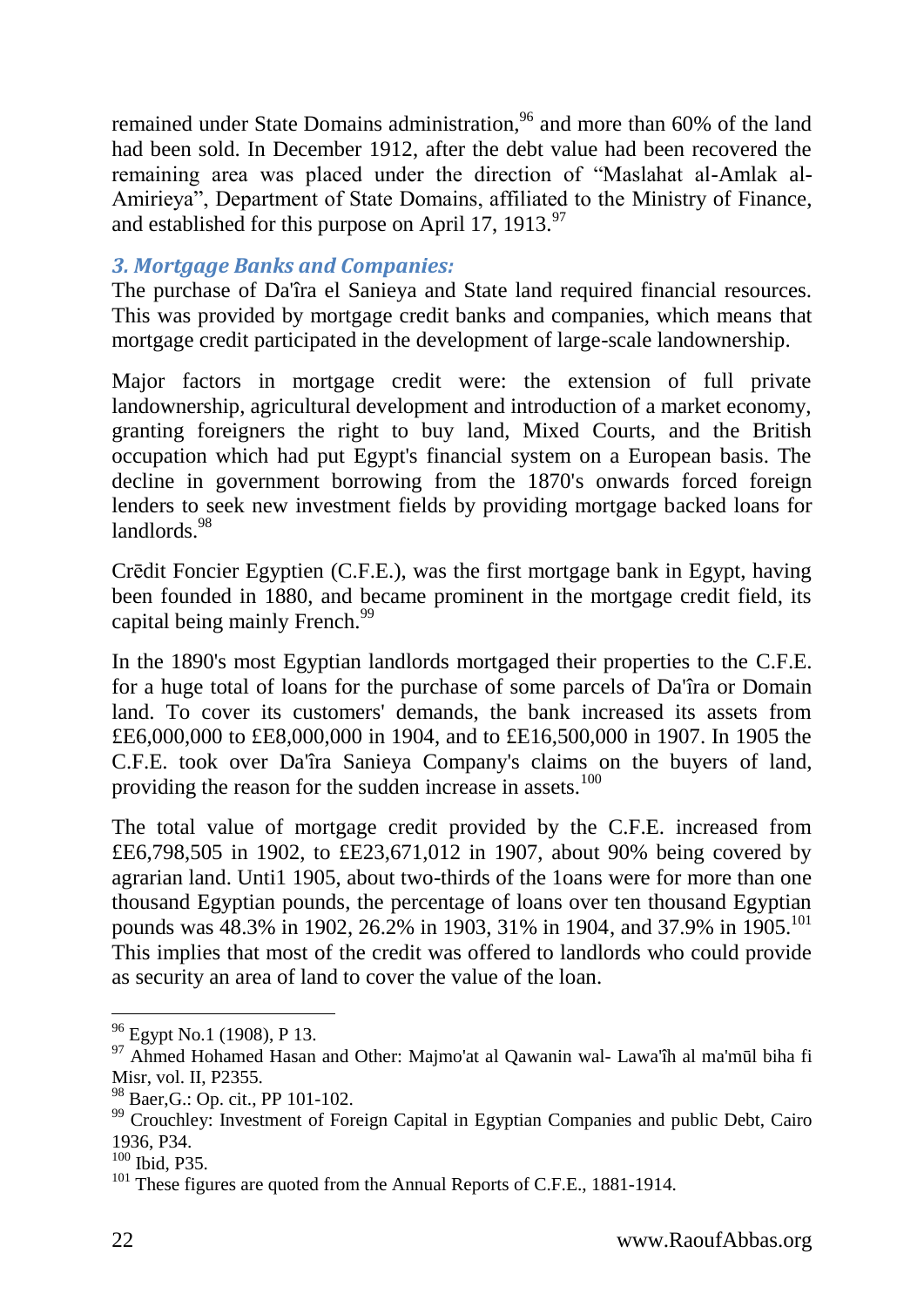The area of agrarian mortgaged land held by the C.F.E increased from 333,953 feddans in 1895 (10% of the cultivated area at that time), to 1,031,356 faddans in 1907 (25%). It period of Da'îra and State Land sales financed by the C.F.E.. The bank continued mortgaged credit after the 1907 crisis, and its holdings of mortgaged land was 1,257,550 feddans in 1913, including the remaining area of Da'îra el-Sanieya land.<sup>102</sup>

At the beginning of the twentieth century, two other mortgage companies were established. The Caisse Hypothécaire d' Égypte was found in the 1902 by French and Belgian capital and The Land Bank of Egypt was founded in 1905 by Anglo-French capital.

Most of the mortgage credit was in the nature of foreign investments, and participation of local capital was limited; most shares were sold abroad, though C.F.E. preserved some shares for local financiers, most of whom were foreigners. The investments in mortgage credit banks and companies increased from £E5,968,000 in 1897 to £E39,680,000 in 1907.

The increase of mortgage company capital implies an increase in loans, which rose from £E4,434,000 to £E35,365,000 in the same period.

Adding to the mortgage companies, there were a lot of foreigners who invested their capital in mortgage credit through legal offices and mortgage  $in$ stitutions.<sup>103</sup>

According to an 1894 survey, it was estimated that 10% of agrarian land was mortgaged in the Delta, and one eighth in Bohîra, Sharqieya and Giza provinces. The same survey revealed that debts of over-50-feddan landowners represented more than 70% of the total debts, and that they had pledged almost 15% of their land.<sup>104</sup>

With the increase in mortgage credit, large scale landownership increased, such credit being the means of purchase of Da'îra and State land.

The following table shows the development of Land ownership distribution in the period 1896-1906, the period of mortgage credit activity and Da'îra Sanieya and State land sales:

<sup>&</sup>lt;sup>102</sup> Ibid, the same years.

 $103$  Crouchley: Op. cit., PP56-57.

<sup>104</sup> Baer, G.: Op. cit., P 102.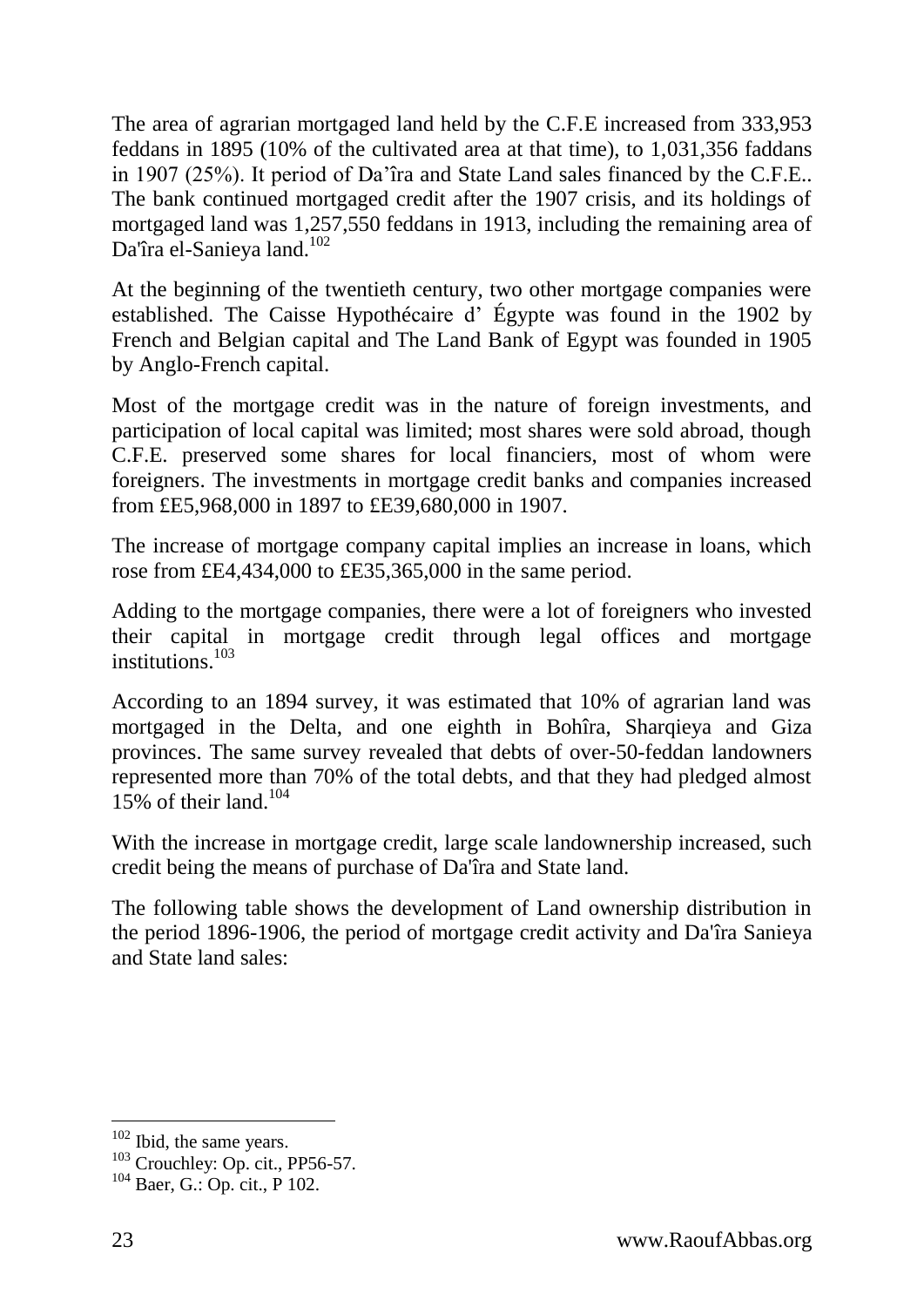|                                       | 1896      |            | 1906    |           |            |         |
|---------------------------------------|-----------|------------|---------|-----------|------------|---------|
| <b>Categories of</b><br>landownership | Area      | landowners | Average | Area      | landowners | Average |
|                                       | (feddan)  |            |         | (feddan)  |            |         |
| Over 50 feddans                       | 2,191,625 | 11,875     | 184     | 2,356,602 | 12,475     | 189     |
| $30 - 50$ "                           | 358,298   | 9,297      | 38.5    | 321,501   | 8,601      | 37.4    |
| $20 - 30$                             | 317,341   | 12,928     | 24.5    | 278,793   | 11,488     | 24.2    |
| $10-20$ "                             | 574,084   | 41,276     | 13.9    | 523,528   | 37,817     | 13.8    |
| Over $5-10$ "                         | 565,810   | 80,810     |         | 544,264   | 77,663     |         |
| Less than 5                           | 993,843   | 611,074    | 1.6     | 1,264,084 | 1,002,806  | 1.3     |
| feddans                               |           |            |         |           |            |         |
| Total                                 | 5,001,001 | 767,260    | 6.5     | 5,288,772 | 1,150,850  | 4.6     |

It is quite clear that large-scale landownership areas (over 50 feddans) was increased 164,977 feddans (13.5%), and the number of such owners increased also by 600 persons (5%). Perhaps this increase in the number implies that some persons among middle class landowners benefited from land sales and extended their properties by the use of mortgage credit.

The total area of medium landownership (5-50 feddans) decreased by 147,447 feddans (8%), and the number of owners fell by the same percentage. But the total area of small landownership (less than 5 feddans) increased by 250,241 feddans (25%), and the increase percentage of owners was 59%. In one of his reports, Sir E. Gorst, British Consul-General in Egypt, mentioned that the increase of small landownership and landowners was not convenient. The Government surveyed agrarian land over the end of the nineteenth century and beginning of the twentieth century on its real owners names. Registration fees were decreased encouraging most of the peasants who owned land in common to divide their properties to entitle them to obtain mortgages.<sup>105</sup>

Therefore, large-scale landownership increased during the period 1896-1906, and the average holding of private landownership among those who owned 50 feddans or more increased from 184 to 189 feddans, but at the same time, the average holding of private landownership in all Egypt dropped from 6.5 to 4.6 feddans. Improvements in agricultural production under irrigation, the introduction of the market system attracted investments in agriculture and mortgage credit, and the sale of Da'îra Sanieya and State land, were factors affecting large-scale landownership Development.

<sup>-</sup><sup>105</sup> Egypt No. l, (1970), P.12.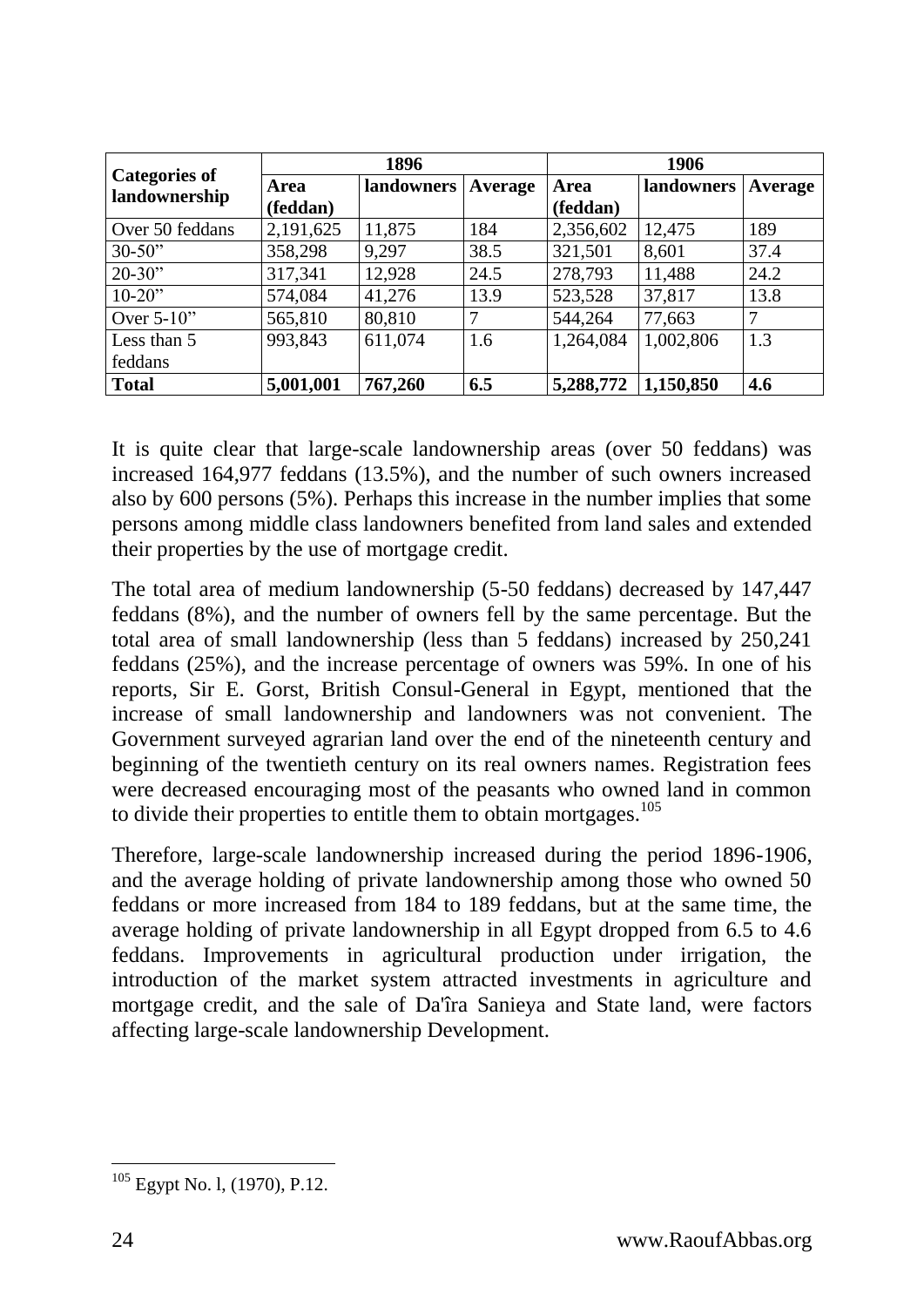## <span id="page-24-0"></span>**III. Impact of Large-scale Landownership on the Egyptian Economy**

Until the third decade of the twentieth century, agriculture was the main economic activity in Egypt. After 1816, Mohamed Ali established some industrial factories, but this experiment did not survive for long. Most of these factories were established to provide the army with equipment, so their continuance depended on military projects, and when the number of the armed forces was cut down at the beginning of the 1840's, the demands of the army rapidly decreased and the factories were closed.

Khedive Isma'îl started some industrial projects depending on agricultural materials such as sugar, ginning cotton, oil-pressing and cotton textiles. These kinds of transfer industries still exist in Egypt.

In the second half of the nineteenth century, commerce was depending on agricultural commodities, especially cotton, which held the major share of exports under British Occupation.<sup>106</sup>

Therefore the characteristics of the Egyptian economy were mainly agricultua1, and large-scale landownership had its impact on both productive power and social productive relations.

## <span id="page-24-1"></span>*1. The Productive Power:*

Egypt's traditional mode of production was popular until the second half of the nineteenth century. Since ancient times, agriculture was carried on without notable development, except in Mohamed Ali's chifliks where agricultural changes were affected by the chiflik administration. Agricultural development was disciplined after the expansion of irrigation, providing permanent watering in the Delta and Middle Egypt provinces, making it possible to produce more than one crop a year.

Traditional cultivation tools invented by the ancient Egyptians included the pickaxe, the wooden plough and others, which remained without modification.

During the second half of the nineteenth century, cultivation tools developed slightly. On the large estates owned by the ruling class, steam powered irrigation pumps took the place of traditional irrigation tools.<sup>107</sup>

The Da'îra Sanieya chifliks were models of agrarian enterprise. In the Tafateēsh (estates) of Beba, al-Rodha, al Minya, Matay and Abu-Qarqas, most of the area was devoted to the production of sugar-cane to supply the sugar factories which had been established on the same estates. Another area of Da'îra tafateēsh was

<sup>&</sup>lt;sup>106</sup> Crouchley: The Economic Development of Modern Egypt, P159.

 $107$  Ma'îya Turki: Dos.No.27, Doc. No.140, dated 18 Al Moharram 1271/1 November, 1854.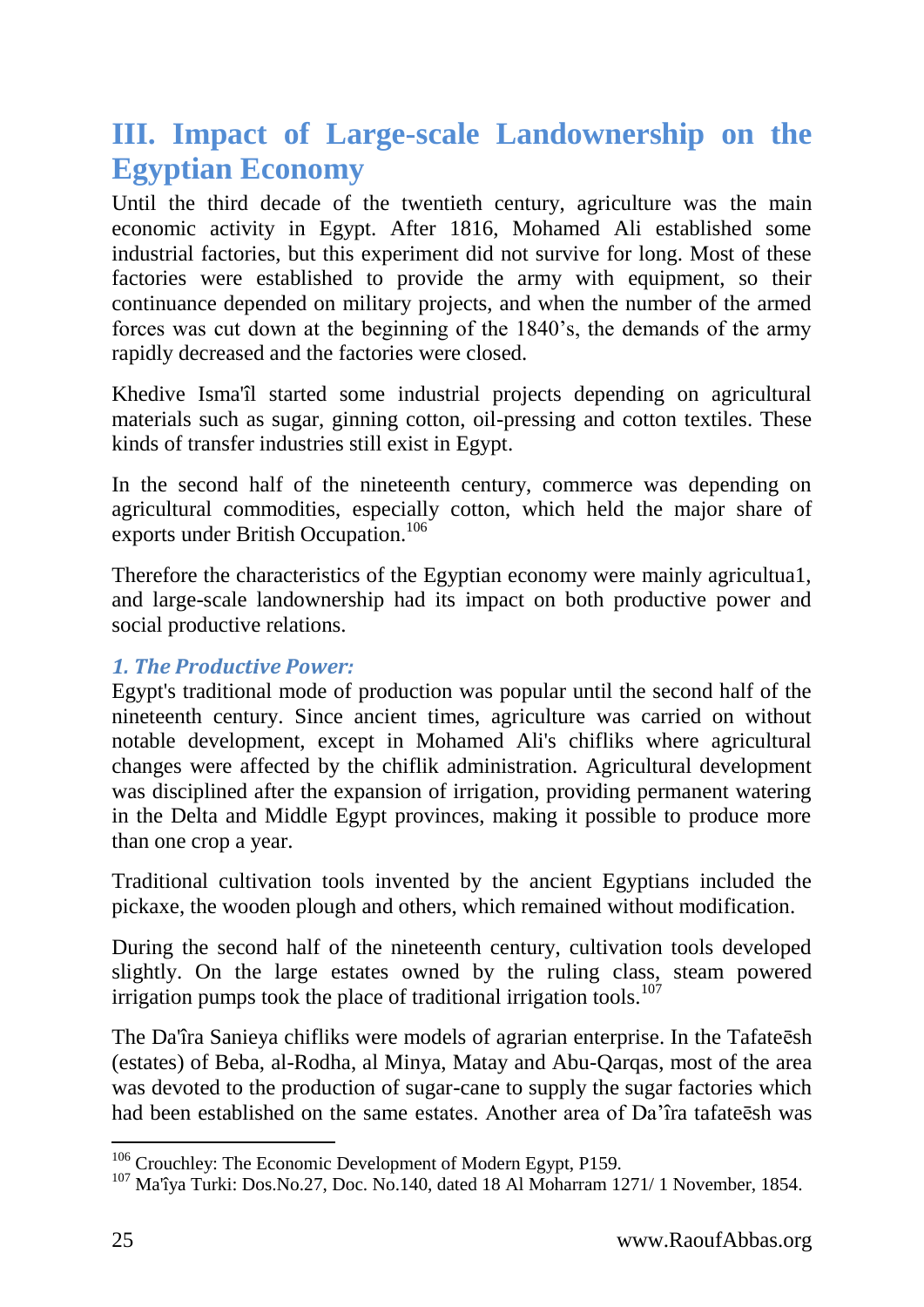devoted to cotton production to supply the ginning mills. Each tafateēsh had a private railway line linking the cultivated area to the factory, and the main railway ran to Cairo and Alexandria to carry commodities for export. There were also maintenance units in every tafateēsh to repair tools and machines, some of which produced spare parts.<sup>108</sup> The Da'îra factories were run by European, while cultivation was managed mainly by Turks and Egyptians,  $109$ but there was no definition of responsibilities between cultivation and industrial units to ensure efficient productivity, a failure that led to the failure of the enterprises.<sup>110</sup>

In addition, there were several models of agrarian enterprise represented by land company ownership as well as foreigners in Bohîra and Sharqieya provinces. The European entrepreneurs used advanced tools in reclaiming land; they imported chemical fertilizers and used machines for ploughing, seeding and harvesting. They also prepared pastures for raising cattle to provide milk products factories with milk. $111$ 

Some European Landlords established cotton-gins to serve their estates end neighbouring estates, and they also made room for field experiments and chemical laboratories.<sup>112</sup>

The economic crisis following the American Civil War forced Egyptian landlords to develop modes of production to improve the productivity of the Land to compensate for the falling price of cotton. They selected the best seed and used chemical fertilizers, ploughing and harvesting machines, but only a few landlords were able to use these costly machines,  $\frac{113}{13}$  whereas most native landlords were using man power in cultivating their land, as it was available end less expensive.

Landlords did not invest money in non-agricultural enterprises, reserving their money for agriculture. They sometime acted as contractors for digging canals or building dikes. Towards the end of the nineteenth century, about 50% of the irrigation projects were being carried on by 47 Egyptian contractors.<sup>114</sup>

<sup>&</sup>lt;sup>108</sup> Ali Mubarak: Al-Khitat al-Tawfikieya al-Jadida, Part 9, PP3-4, Part 11, PP 81-82: Part 16, P55.

<sup>&</sup>lt;sup>109</sup> Edwin Le Leon: The Khedive's Egypt, P213.

<sup>110</sup> Ibid, PP211-212.

<sup>&</sup>lt;sup>111</sup> Bulletin de L'Union Syndicat des Agriculteurs D'Egypte, Sept. 30, 1901. (See: the description of M. Bayerly Estetes at Kafr el-Denohieya and Mît Rikab near Zagazig, Sharqieya province).

 $112$  Ibid, Aug. 31, 1901. (see: the description of Drant Pasha estate at Kafr el-Dawar)

<sup>&</sup>lt;sup>113</sup> Ibid, Nov.20,1901. (see: interview with Mostafa Riyaz Pasha).

 $114$  Al-Mo'ayad newspaper. Dec.12,1889.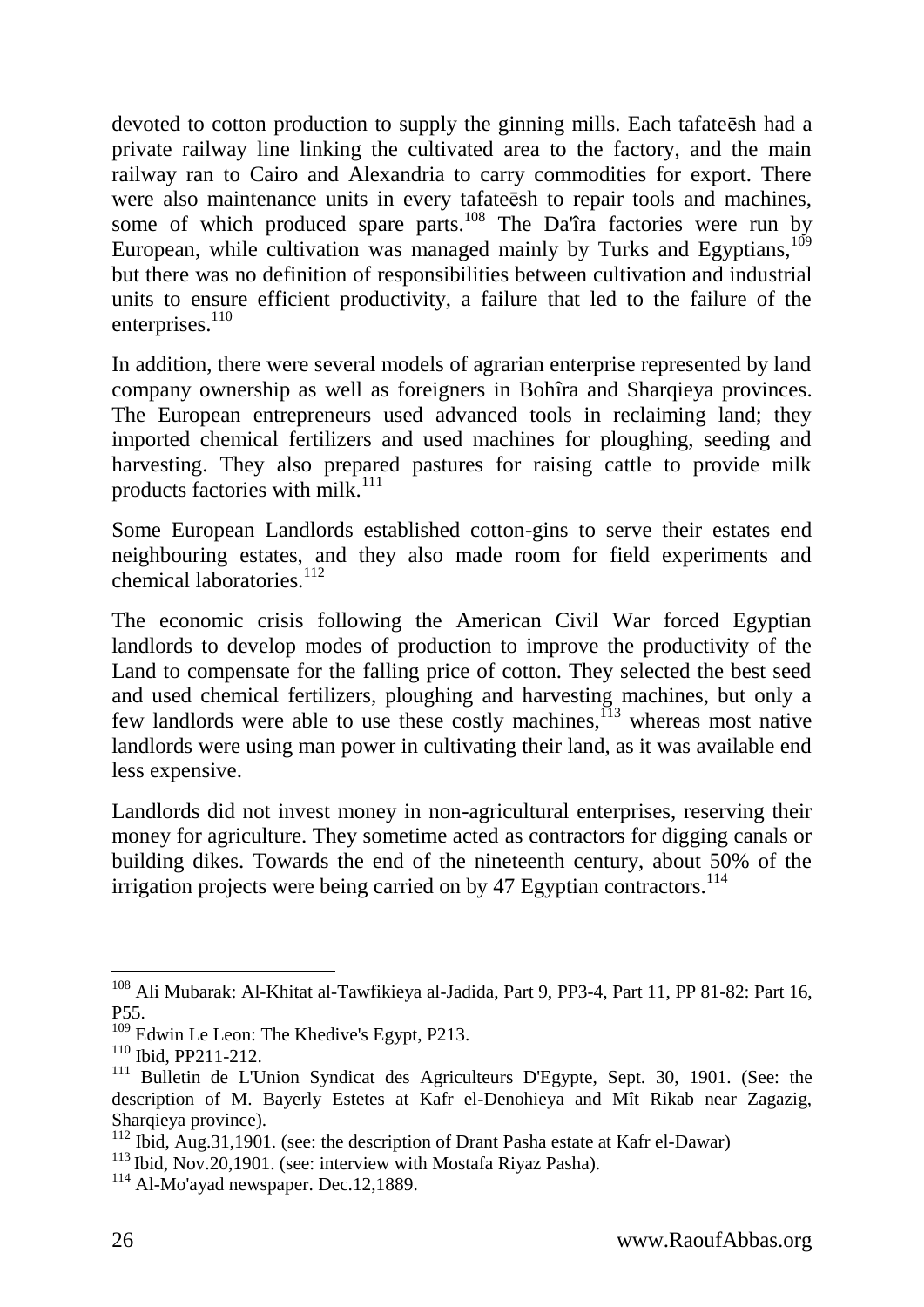Agricultural companies were the most attractive field of investment for the landlords. In 1895, and agricultural company was founded at Mallawi, Asiut province, the value of its assets was £E200 thousand. Most of its shares were held by Tuni Mohamed Bey, a rural notable, the company specializing in producing sugar-cane.<sup>115</sup>

In 1897 another agricultural company was established by some rural notables to buy the Da'îra Sanieyia estates of Beba and al-Fashn for £1,250,000 financed by Ahmed el Siyufi Pasha, Mohamed el Shawarbi Pasha, Hassan Abdul Raziq Bey, and M.Suares, all Egyptian landlords except Suares, who was a half Egyptian financier. $^{116}$ 

In 1898, some Zawats (Turk landlords) founded an agricultural company with Egyptian and Belgian capital known as "La Société Agricole et Industrielle d'Egypte". The main share-holders were Hussein Kamel and Mostafa Riyaz Pasha. The total amount of capital was £E200 thousand, invested in several estates comprising 13,800 feddans in Gharbieya and Sharqieya provinces.<sup>117</sup>

There were some cases in which Egyptian financiers, originally merchants, invested capital in industry and transportation. In 1885, Ahmed el-Minshawi Pasha and Hassan Abdulla Bey established a glass manufacturing enterprise.<sup>118</sup>

In 1896, some rural notable land Zawat founded a weaving and textile factory in Alexandria,<sup>119</sup> and in 1898, a narrow gauge railway was founded by some Copt and Syrian landlords to operate a private line in Fayūm province.<sup>120</sup> But none of these enterprises were successful, due to British Occupation economic policy which was to discourage such projects and concentrate on cotton plantation, keeping the Egyptian market open for British products.

British Occupation economic policy was one of the main reasons why Egyptian landlords were unable to found a "national bank" with native capital, the aim of which would be to get rid of the dominance of foreign money over the Egyptian economy.

The project for the foundation of a "national bank" was introduced, for the first time, in April 1879 by Amîn Shumayel, a Syrian merchant. His project was to establish a bank with capital of £14,000,000 financed by Egyptians, with the aim of gradually buying up State Debt coupons, to operate as a central bank and to invest in industrial, agricultural and commercial projects either in Egypt or in

<sup>115</sup> Al-Majalla al-Zira'îya, weekly magazine, Rajab 7,1312 / Jan.26,1895.

<sup>116</sup> Al-Zira'ā, weekly magazine, May 21,l897.

<sup>&</sup>lt;sup>117</sup> Al-Filaha al-Masrieya, monthly magazine, Feb. and April, 1898.

<sup>118</sup> Hussein Ali el-Rifa'î: Al-Sina'ā fi Misr, Cairo 1935, P624.

<sup>&</sup>lt;sup>119</sup> AI-Omda, weekly newspaper, Dec.10, 1896.

 $120$  AI-Mo'ayad, newspaper, July 6,1900.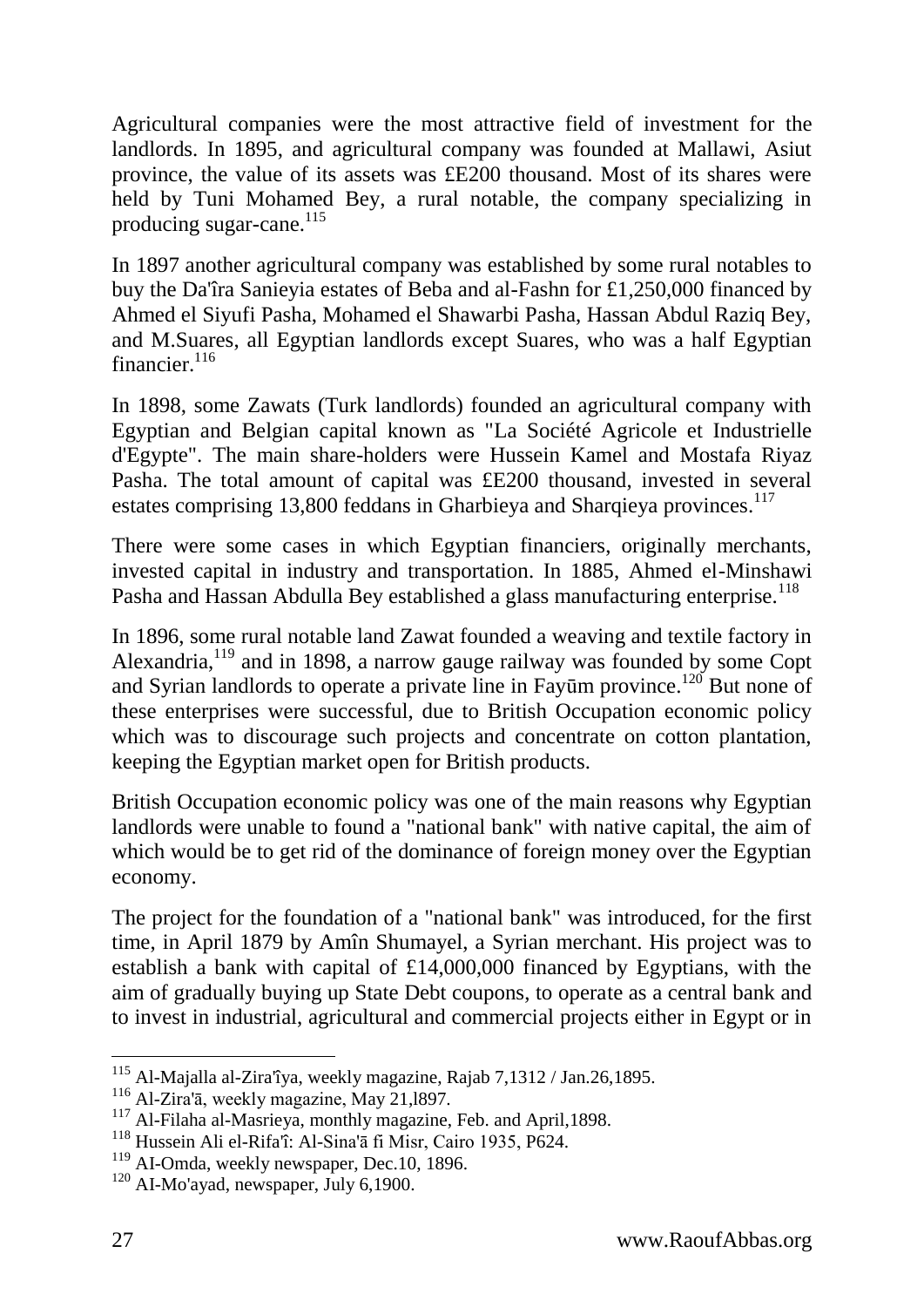other Ottoman provinces.<sup>121</sup> But the economic and political circumstances were not suitable to allow such a project to begin.

In 1882, some Syrian financiers revived the project of a "national bank", financed by Egyptian and Syrian capital.<sup>122</sup> Its head office was to be in Alexandria, with branches in provincial towns, and in London and Paris. The main interest of the bank was in organization of cotton exports, to provide mortgage credit to fellahs and to start industrial enterprises, in order to obviate the influence of European capital, it was proposed that capital should be £2,400,000 of which Gobran Mokhalā, Aîda and Roghîb, Syrian financiers of Alexandria were ready to put up 50%, with a share issue to raise the balance, the condition being that it must all be held by Egyptians. This project was regarded as the base of Egypt's economic independence. The landlords were the only class capable of buying the shares, but they were not enthusiastic and so the project<sup>123</sup> was abandoned during the British invasion of Sept. 1882.

During the 1907 economic crisis, the idea of a "national bank" again appeared, and some middle class intellectuals wrote articles urging Egyptian landlords to start such a project, to counter the influence of foreign capital. Talāt Harb, a well-known Egyptian entrepreneur, took part in this campaign, believing that to establish an Egyptian national bank would enable Egypt to start industrial and commercial enterprises, and in such a case Egypt would not be dependent on European products, or at least it would reduce Egypt's demand for these products.<sup>124</sup> But the landlords did not participate, being satisfied with investing capital in agricultural land. They disliked other fields of investment.

Finally, in April 29, 1911, the project was approved by the Egyptian Conference, $125$  in one of its resolutions which stated that the improvement of Egyptian economic conditions needed restriction of the influence of foreign capital by the establishment of an "Egyptian Bank" with native capital. It was assumed that Egyptian deposits in foreign banks would be transferred to the "Egyptian Bank".<sup>126</sup> The project was supported by the wealthiest landlords, particularly, by Mostafa Riyaz Pasha, chairman of the conference. On June 2, 1911, the conference decided to send Talāt Harb to Europe to study the banking system and prepare a plan for the project, taking in consideration the economic conditions of Egypt.<sup>127</sup> The death of Mostafa Riyaz Pasha stalled the

<sup>&</sup>lt;sup>121</sup> Al-Tijara, daily newspaper, April 17, 1879.

 $122$  Al-Mufid, daily newspaper, Jan.23, 1882

<sup>&</sup>lt;sup>123</sup> Misr, daily newspaper, March 15, 1882.

<sup>&</sup>lt;sup>124</sup> Al-Jarîda, daily newspaper, Oct. 1, 1907.

 $125$  The Egyptian Conference was held as a reaction to the Coptic Conference held in Asiut after the assassination in 1910 of Botrus Ghali Pasha, the Egyptian Premier.

<sup>126</sup> Al-Mo'ayad, April 29, 1911.

 $127$  Ibid, June 4, 1911.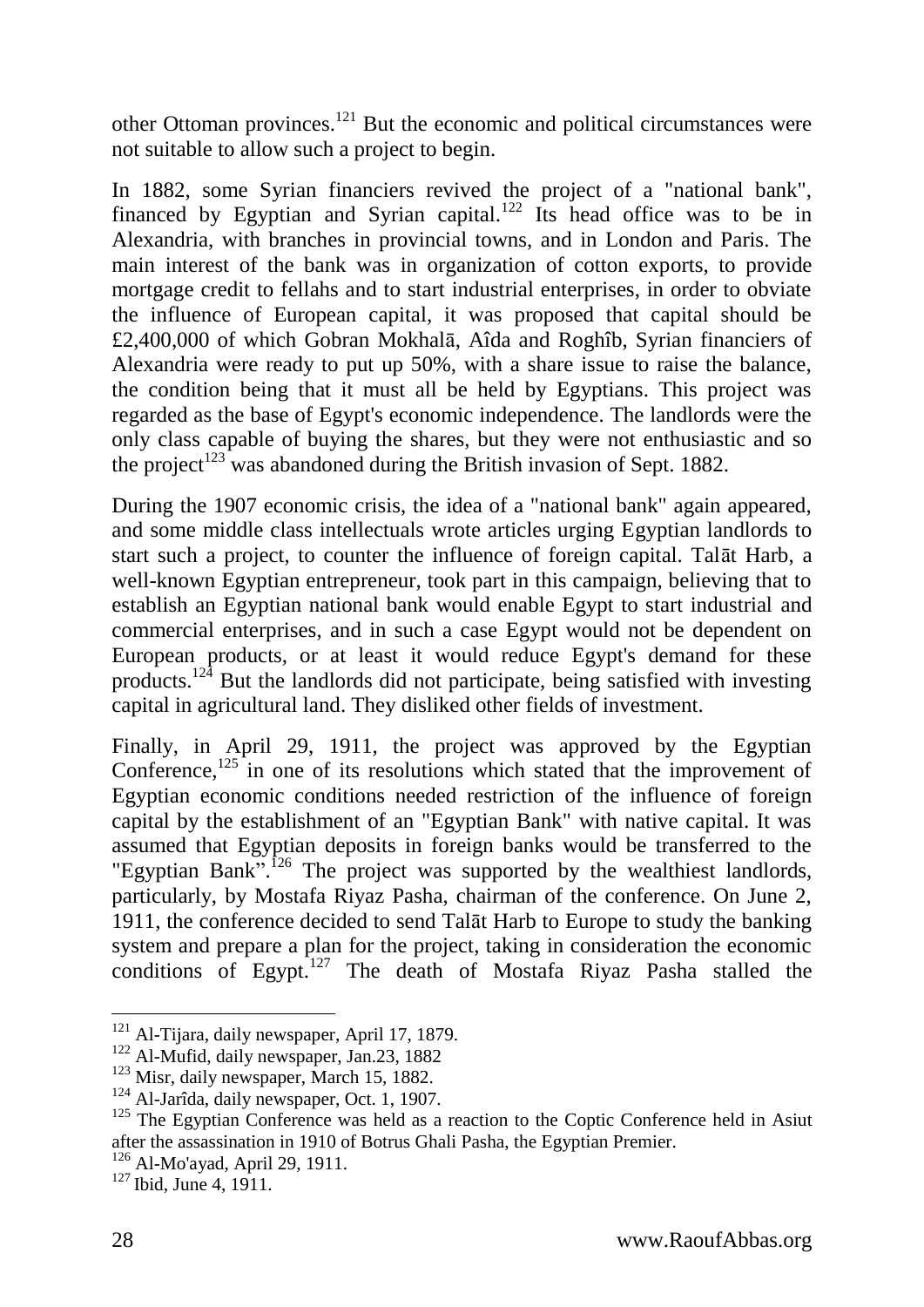implementation of the conference resolution. During the First World War conditions in Egypt were not suitable for carrying through such a project, but it was revived in 1920 under the title Bank Misr (Bank of Egypt).

The support now given by landlords to the "Egyptian Bank" project, implied that they were, convinced that agriculture was not the only suitable field for investment capital, and they were seeking new fields of investment, specially commercial, industrial and financial.

This meant that Egyptian landlords were interested in developing the kind of productive power which had existed from the nineteenth century. This was probably a subconscious intention, as the development of productive power would provide good opportunities for the Egyptian working classes to improve, a movement which had already begun by the end of the nineteenth century.

The views of the Egyptian landlords on developing productive powers were contrary to the interests of the British Occupation, which was eager to maintain the traditional productive powers as the basis of its own existence and interests. The development of productive power leads to the development of a national liberation movement. So Egyptian landlords had no choice but to struggle against the Occupation, eager as they were to develop productive power. This was one of the reasons for participation by the Egyptian landlords in the 1919 revolution against the British Occupation.

### <span id="page-28-0"></span>*2. Social Productive Relations:*

Social productive relations were stable during the nineteenth century. Some landlords rented their properties and lived on rents. There were two ways of renting land:

- (1)To rent the land annually by public tender to a person who would then divide the Land into small lots and rent it to peasants.
- (2)The proprietor himself divides the land in small parcels and rents it direct to peasants. $128$

The majority of landlords cultivated their properties direct, but as absentee landlords living in the towns, leaving the management of cultivation to their agents. They rarely visited their estates, merely checking the records yearly. They regarded tenants as less than human, treating them merely as productive  $t$ ools<sup> $129$ </sup>

The estates were known as tafateēsh (sing. tafteēsh), and each estate was managed by a mofattish (inspector) who was responsible for planning cultivation. Most mofattishs were bureaucrats, with no technical qualifications,

<sup>-</sup><sup>128</sup> Yousef Nahas: al-fellah, Halatoh al Iqtisadieya wal-Ijitima'îya, Cairo 1926, P110.

<sup>129</sup> Arminjon, P.: La Situation Économique et Financière de L'Egypte, Paris 1911, P172.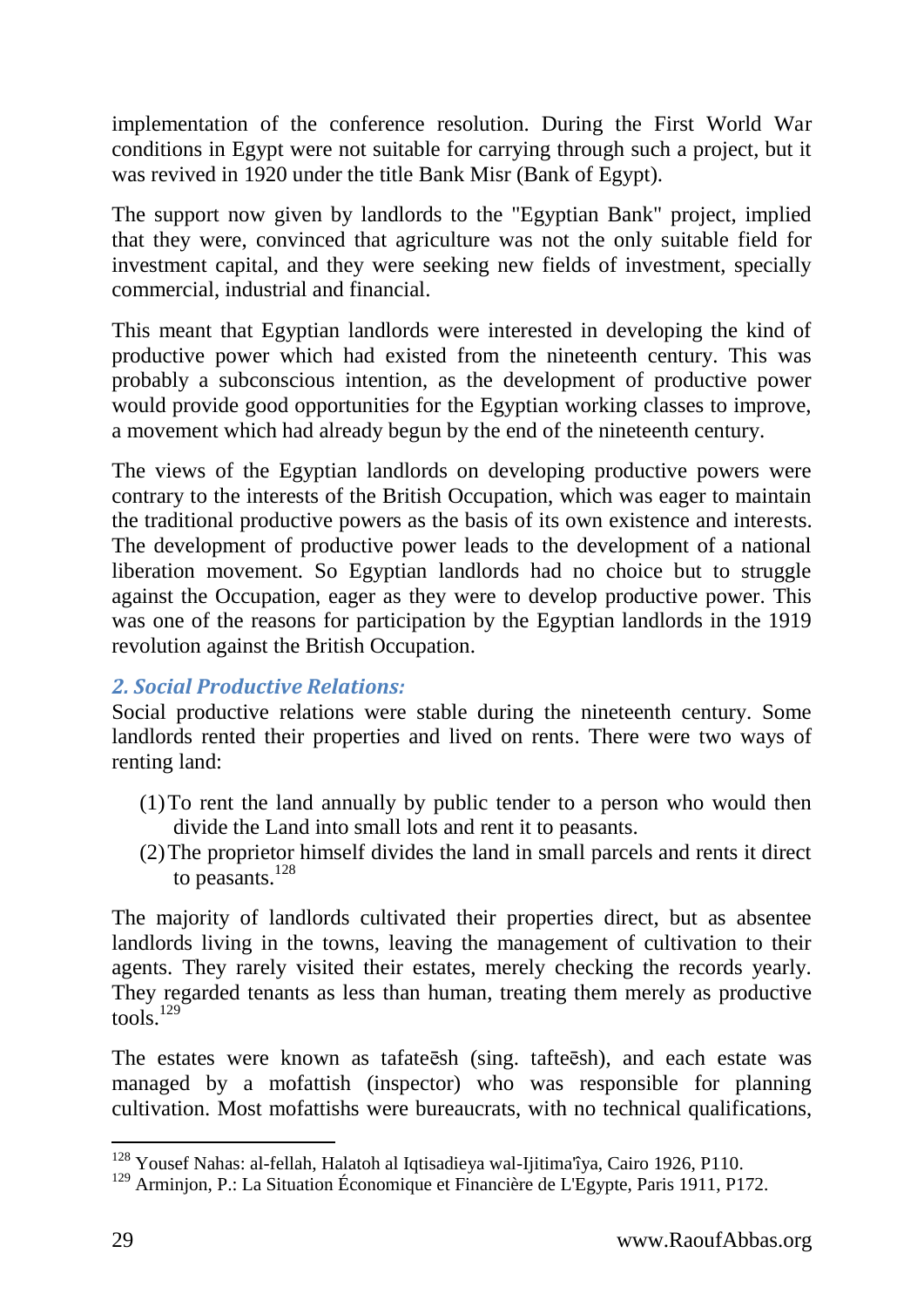but required to be prudent, and violent enough to control the supervisors and tenants. Every mofattish was assisted by a group of nazîrs (supervisors), each being responsible for a division of the estate. He was the one to decide what plants should be cultivated in his division, to arrange manpower and organize irrigation. Every nazir was assisted by a certain number of kholis, each being responsible for some tenants. All these employees were paid monthly Salaries<sup>130</sup>

Tenants had different kinds of treatment, known as tamallieya (sing. tamalli) or qirarieya (sing. qirari). $^{131}$  There was no fixed base for tamallis wages. Sometimes they would receive a daily wage less than the average paid to outsiders; they also had free lodging and a parcel of land less than one feddan for the cultivation of clover and corn to provide food to their families and stock. But they had to pay rent for this land nor was it permitted to cultivate cotton there, to avoid outworking the land. They had to devote themselves to the 1andlord's cotton plantation, which required a lot of manpower.<sup>132</sup> The tamallis were encouraged by the tafteēsh administration to keep animals to provide organic fertilizer, and to serve as a guarantee for the loans made to the tamallis. In addition to cultivation, the tamallis were recruited without charge to maintain the tafteēsh canal dikes in flood time and to guard the fields.

Some landlords allowed a tenant a parcel of land in lieu of his annual family wage, and in such a case the tenant had to pay neither rent nor tax.<sup>133</sup>

The tamallis were subject to a strict system; if one of them made a mistake he would be severely punished, either by reducing his wage or by lashing. All members of the tamalli's family were land tenants, $134$  and he had to use his animals in the estate fields whenever they were needed, and without payment.

The status of the tamallis was better than that of others, for they had a permanent job and residence, and sometimes they enjoyed a reduction equal to 60% of the rent value for the parcel of land they cultivated for their own

 $\overline{a}$ <sup>130</sup> Al-Filaha al-Masrrieya, monthly magazine, January 1898

<sup>&</sup>lt;sup>131</sup> Means a permanent peasant, the first term was popular in the nineteenth century, and the second was popular in some provinces. It is of mediaeval origin, used for the same category of land tenants (see: Ibrahîm Tarkhan: al-Nuzum al-lqta'iya fil-Osur al-Wusta, Cairo 1968, P237)

 $132$  Bulletin de L'Union syndicate des Agriculteurs de L'Egypte, Nov. 26, 1901.

<sup>133</sup> Al-Filaha al-Masrieya, Jan. 1898.

 $134$  For Example, the tamallis of Rivaz Pasha's estate at Mahalat Rouh, Gharbieva province, comprised 100 families of about 600 persons; each family had a parcel of land less than a feddan (see: Bulletin de L'Union Syndicat des Agriculteurs de L'Egypte, Nov. 20, 1901.)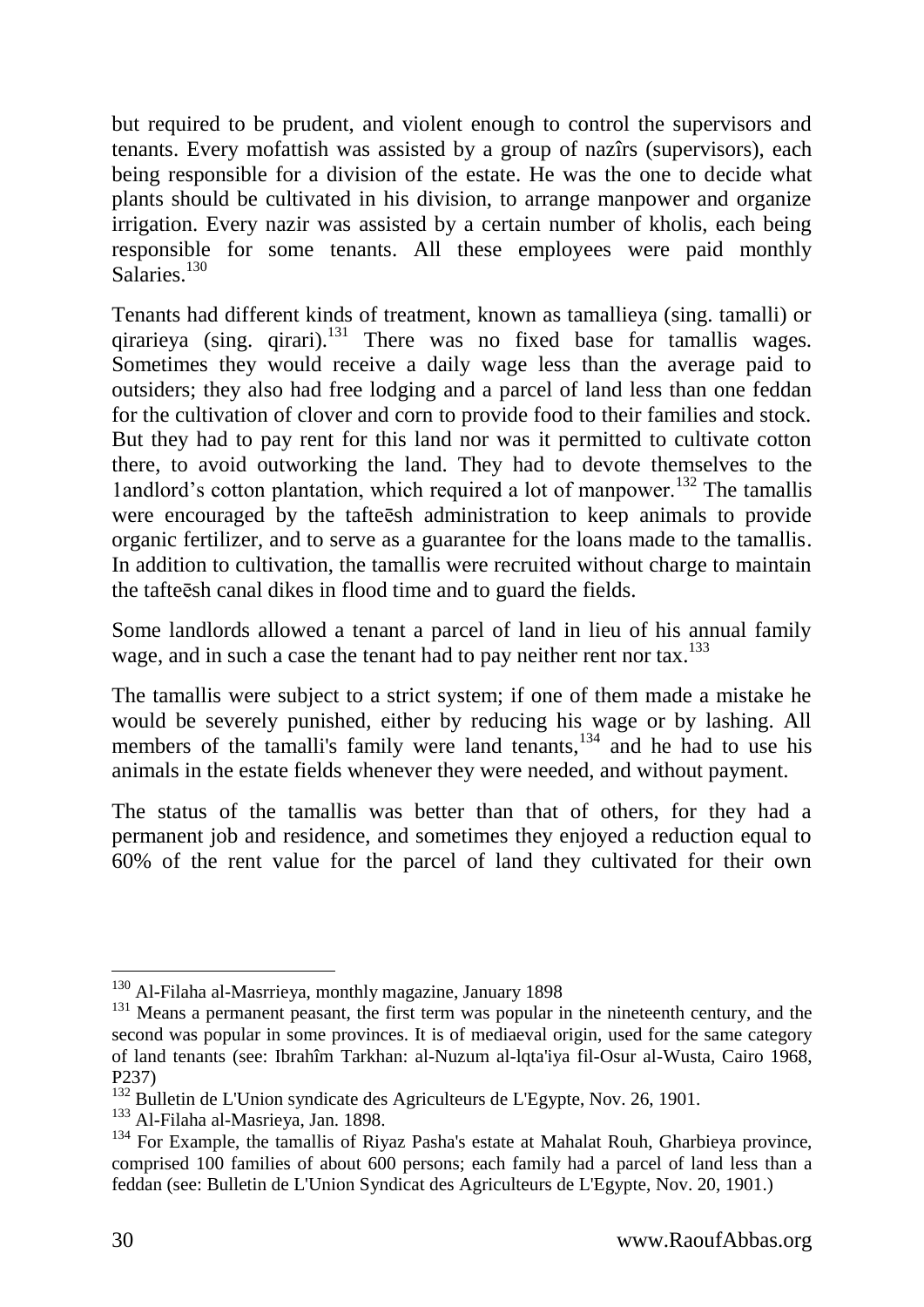interest, just to keep them loyal to the estate. The relation between tenant and landlord was not organized by legislation, but by tradition.<sup>135</sup>

There was another category of tenants known as ojarieya (sing. Ojari). These were seasonal workers, employed in seed and harvest seasons. The daily wage for this category averaged between 2-2.5 piastres, and they had to work from sunrise to sunset, with one hour break for lunch.<sup>136</sup>

The majority of the ojaris were landless peasants, but there were a lot of small landowners in this category owning one feddan or less, the productivity of which was not sufficient to cover the needs of their family, so they worked as seasonal workers to supplement their living.<sup>137</sup>

There was another kind of social productive relations known as "al-mozara'ā"; farming the field of the landlord for a share of the produce, maybe one fifth, a quarter or a half, and every share was fixed according to certain traditions.<sup>138</sup>

The tenant who had a quarter of the produce was called "al morabî". He had to cultivate maize and the landlord would provide fertilizers; he had to work in the estate fields whenever he had spare time, but without charge.

A tenant who had one fifth of the produce was called "almokhāmis"; he had to work in the estate fields for one fifth of the produce, after deducting all expenses.<sup>139</sup> Usually, the landlords would take all cotton produce and the mokhāmis rarely getting a share; because the latter would borrow money from the landlord through the year, end the landlords would postpone calculation of the tenant indebtedness till the cotton harvest. The landlords would exploit the illiterate peasants and seize the whole crop. The tenant was always told that he was still in debt, money that would have to be paid the next year.<sup>140</sup>

The tenant who shared half of the produce was called "almonasif"; he had to pay all costs of the plantation, including seeds and fertilizers, but if the tenant was not able to pay, the landlord would provide him with seeds and fertilizers and then discount the costs from the peasant's share at harvest. If production was bad due to weather conditions, and the tenant's share was not sufficient to cover all the expenses, the amount in deficit was considered a debt to be paid in the next year.<sup>141</sup>

<sup>&</sup>lt;sup>135</sup> Yousef Nahas: Op.cit., P.111.

<sup>136</sup> Al-Filaha al-Masrieya, Feb. 1898.

<sup>&</sup>lt;sup>137</sup> Arminjon, P.: Op. cit., P.172.

<sup>&</sup>lt;sup>138</sup> Yousef Nahas: Op. cit., P.108.

<sup>139</sup> Al-Filaha al-Misrieya, Feb. 1898

<sup>&</sup>lt;sup>140</sup> Yousef Nahas: Op. cit., P.180.

<sup>&</sup>lt;sup>141</sup> Al-Filaha al-Masrieva, Feb. 1898.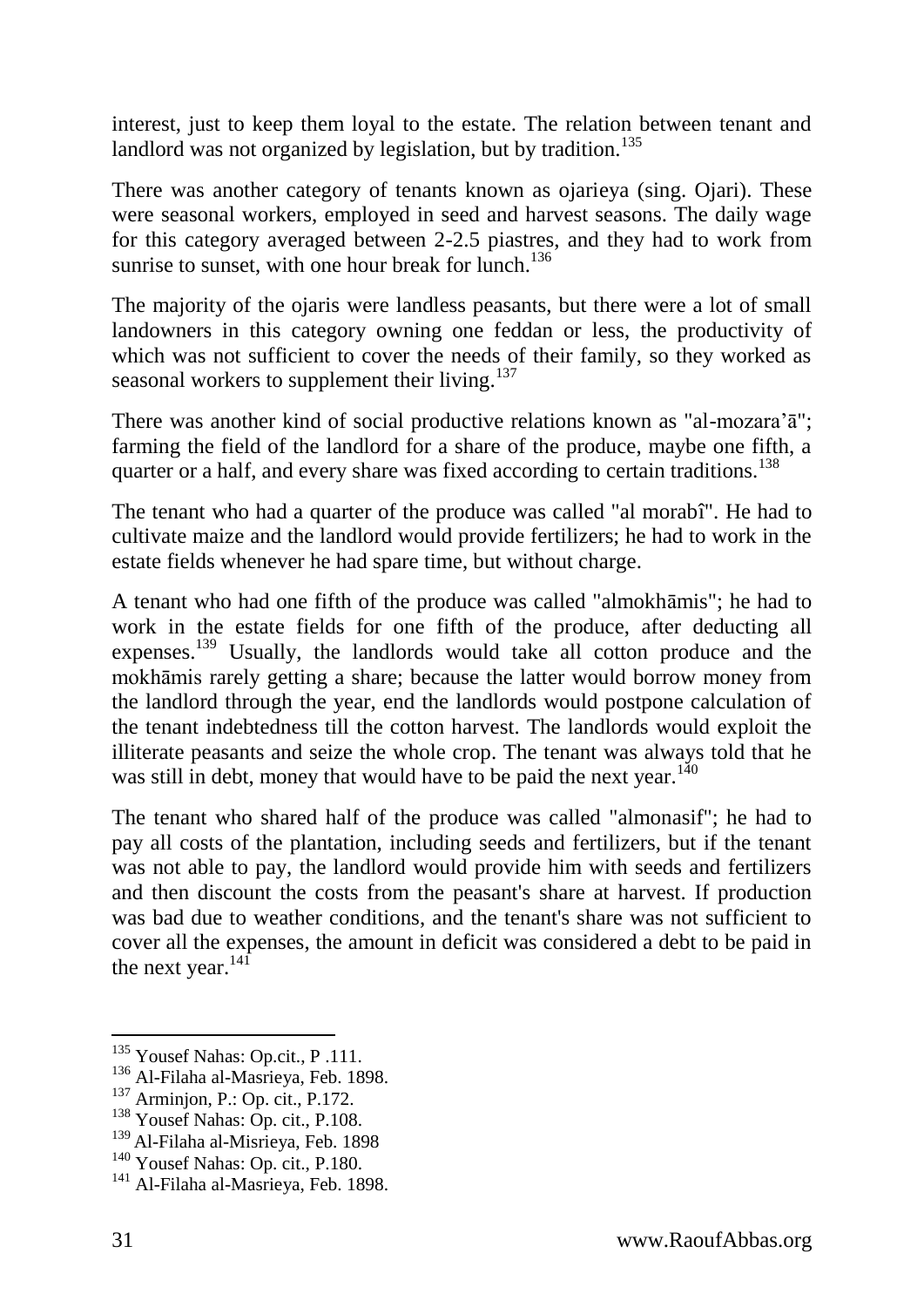The last kind of social productive relations was popular in Minofieya and Gharbieya provinces, and known as "feddan yakhdim feddan". In this case a fellah rents a parcel of land at reduced rent, but he had to cultivate another parcel equal in area for the landlord, without payment.<sup>142</sup>

Social productive relations which existed in Egypt during the nineteenth century and the first half of the twentieth century, were similar to that of Mamelūks in mediaeval times. The Mamelūks were absentee feudal lords living on the revenue from their land. The status of land tenants at that time was similar to their status during the period we are referring to; there were those permanent tenants (qirarieya), seasonal peasants (al-tawarîk), those farming fields for share of the produce (almozara'a) and a rent system paid either in cash or in kind.<sup>143</sup>

Since ancient times and up to 1883, tenants were attached to the land, and could not leave the land without being punished. After the introduction of the Egyptian Civil Law in 1883, the tenants were, theoretically, liberated, but actually they could not leave the estates because they were in debt to the landlords. If they wanted to leave, the landlord could seize their cultivation tools, animals and domesticated birds, although their conditions were bad, tenants were not eager to leave the estates, because there they had, at least, house and food.

The status of tenants in Egypt was similar to that of serfs under feudalism in Medieval Europe, but the conditions of Egyptian tenants would be worse than that of serfs, being overloaded with dues without an appropriate share in the rights. Social productive relations were feudalistic, while the productive powers were developing, at least, a little. The nineteenth century meant that Egypt's economic development, was a period of transition from feudalism to capitalism.

<sup>&</sup>lt;sup>142</sup> Ibid, the same issue.

<sup>143</sup> Ibrahim Tarkhan: Op. Cit., PP234-242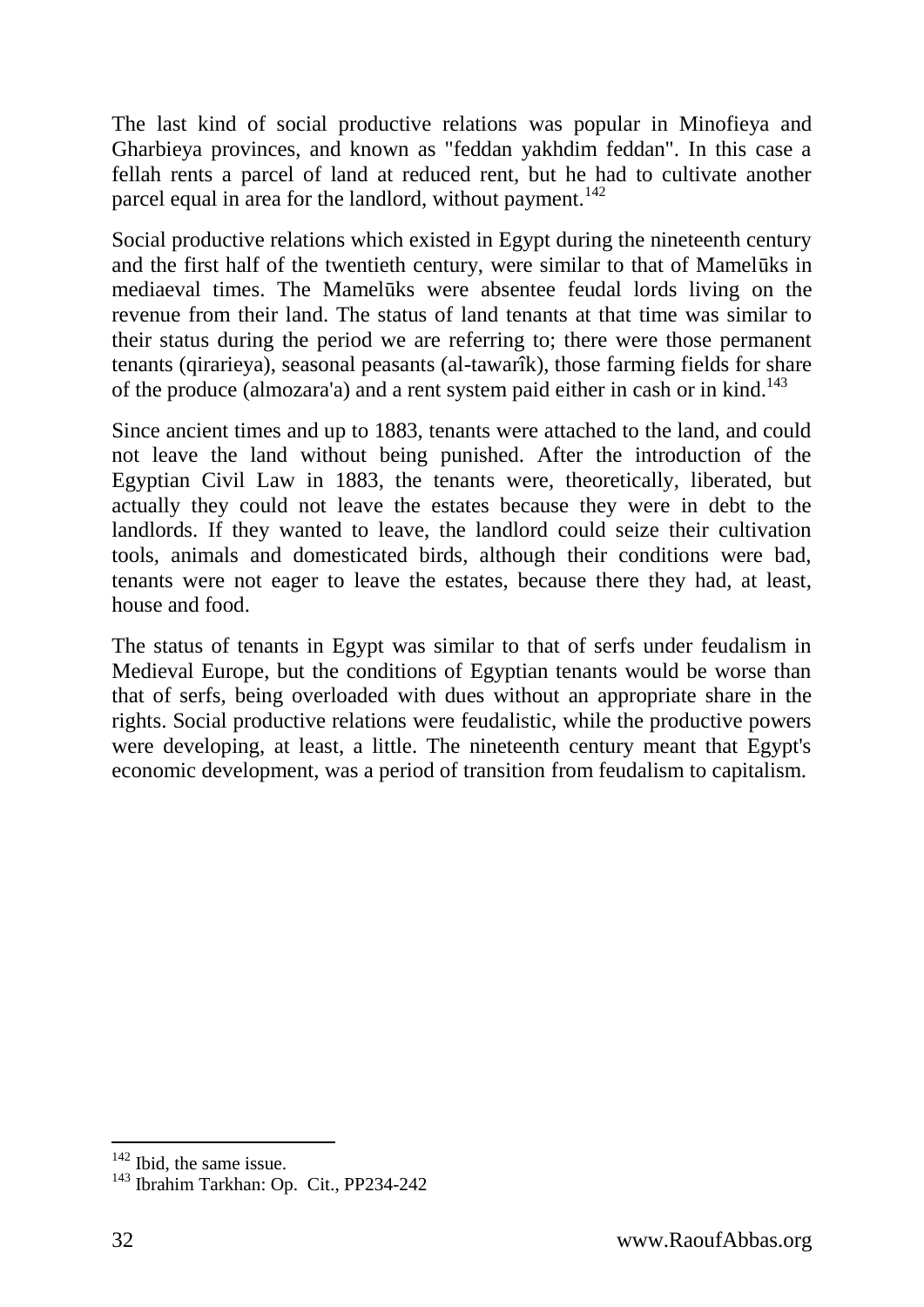# <span id="page-32-0"></span>**Bibliography**

## <span id="page-32-1"></span>*I. Unpublished Documents*

## **(A) The Egyptian National Archives (Dar al-Watha'iq a1-Tarikhieya al-Qawmieya:**

- 1. Ma'iya Sanieya Records and Documents (in Turkish and Arabic Languages) contain reports and correspondence of the vice royal Cabinet (Dîwan).
- 2. Awamir Karîma records (In Arabic language), contain the instructions and decrees issued during the nineteenth century.
- 3. Diwan al-Chafalik wal-Ohad al-Sanieya: records of Mohamed Ali's family domain, illustrate the affairs of the chiflik's including cultivation system and tenancy.
- 4. Taqasît al-Roznamjē records: contain the text of all the land tenure documents issued by the Financial Department (Diwan al-Roznamjū) from the beginning of the nineteenth century up to the 1870's.
- 5. Da'îrat Mohamed Sa'îd Pasha Records: contains records of Sa'îd Pasha properties; illustrates the condition of large estates in the first decades of the second half of the nineteenth century.

**(B) The Crédit Foncier Egyptien (C.F.E.) Archives:** contains the Da'ira Sanieya documents after being liquidated in 1905; files for every bargain with sales contracts and judicial dispute documents.

## <span id="page-32-2"></span>*II. Published Documents*

- Ahmed M. Hassan and Other: Majmo'at al-Qawanîn wal-Lawa'îh al-mā'mūl biha fi Misr, 2 vols, Cairo 1926.
- Amîn Sami Pasha: Taqwîm el Nîl w'Asr Abbas Hilmi Pasha I, Cairo 1926.
- De Regny: Statistique de L'Egypte, année 1873, Le Caire 1874.
- Ministry of Finance, Cotton Bureau: Index Numbers of Agricultural Production in Egypt 1913-1929, Cairo 1932.
- Nizarat al-Malîya: Majmo'at Ihsa'îyat an el-Musattahat al-Mazro'a Qotnan fi Sanat 1910, Cairo 1911.
- Philip Jallad: Qamūs al-Edara wal-Qadâ, 6 vols, Alexandria 1898.
- Reports by H.M.Agent and Consul-General on the Condition of Egypt and the Sudan, Egypt No.1, 1904-1914.

## <span id="page-32-3"></span>*III. Books and Articles*

 Abdul Rahman el-Jabarti: Aja'îb el-Athar fi al-Tarajim wa al-Akhbar, 4 vols, Bulaq edition.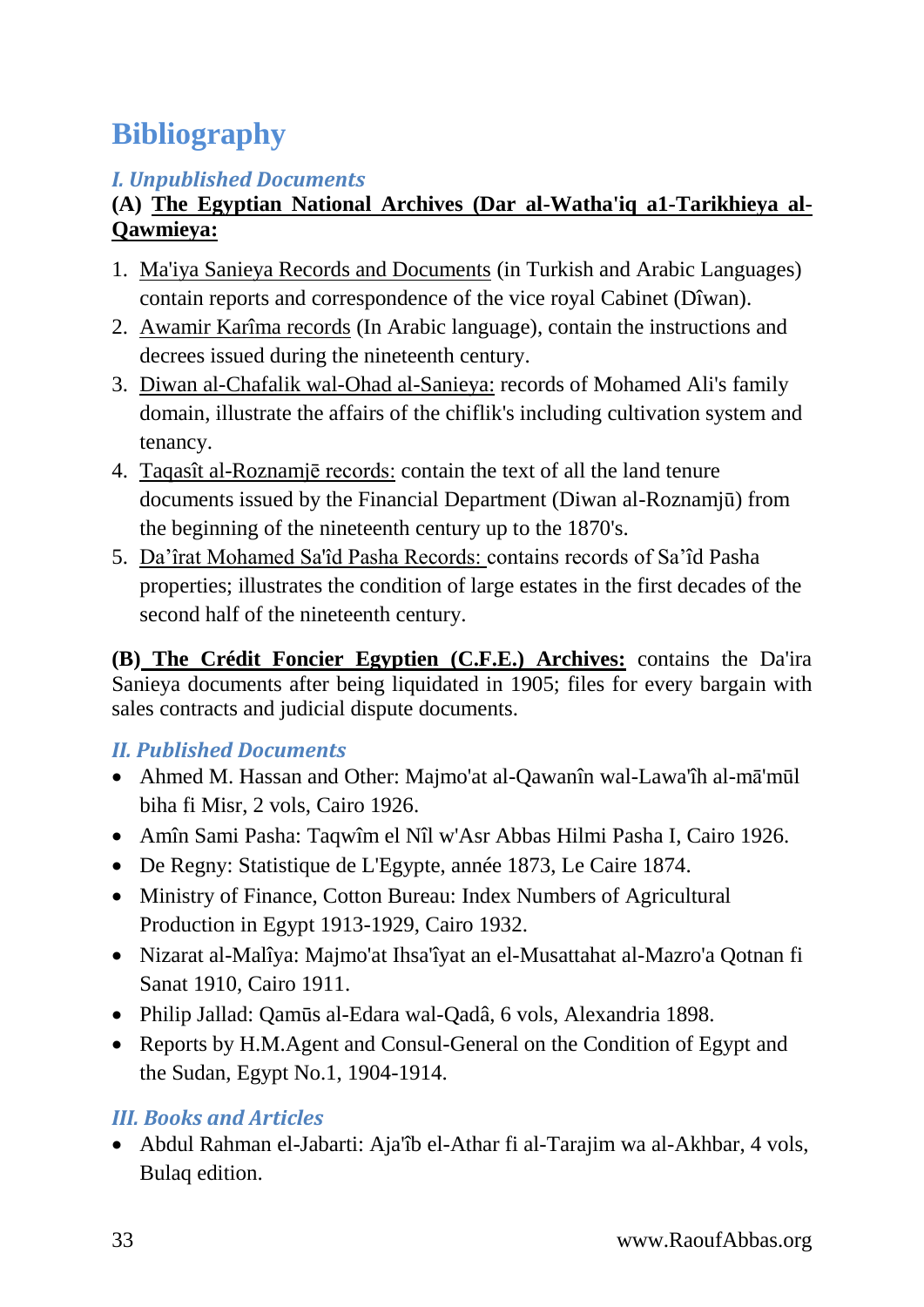- Abdul-Hakîm el-Rifaî, Al-Iqtisad al-Siyasi, Part I, Cairo 1936.
- Ahmed Ahmed Al-Hitta: Tarîkh Misr al-Eqtisadî fi al Qarn al Tasî Asher, Cairo 1955.
- Ali Mubarak: Al-Khitat al-Taw'fiqieya al-Jadida li-Misr al-Qahira wa-Modoniha wa-Biladiha al-Qadîma al-Shahîira, 20 vols, Cairo 1305-6 A.H. (1887-9).
- Arminjon, P.: La Situation Économique et Financière de L'Égypte, Paris 1911.
- Artin, Y.: La Propriété Foncière en Egypte, Le Caire 1883.
- Baer, G.: A History of Landownership in Modern Egypt 1800-1950, Oxford 1962.
- Charles Roux: La coton en Egypte, Paris 1908.
- Crouchley: The Economic Development of Modern Egypt, London 1938.
- Crouchley: Investment of Foreign Capital in Egyptian companies and Public Debt, Cairo 1936.
- Edwin de Leon: The Khiedive's Egypt, London n.d.
- George Jindi & Jacque Tajir: Isma'îl Kama Tosawiroho Al-Wass'iq al-Tarikhieya, Cairo 1947.
- Gergis Hūnain: al-Atyan wa al-Dhara'ib fi al-Qotr el Misri, Bulaq 1904.
- Hussein Ali el-Refa'î: Al-Sina'ā fi Misr, Cairo 1935.
- Ibrahim Tarkhan: al-Mozum al-Iqta'îya fil-Osūr al-Wūsta Cairo 1968.
- Mazuel, Jean: Le Sucre en Egypte, Le Caire 1937.
- M. Shafeeq Ghorbal: Misr fi Mafriq al-Toroq 1798-1801 (Annals of the Faculty of Arts, vol IV, Part I, Cairo Univ. Press, May 1936.)
- Ramzi Tadrus: Al-Aqbat fi al Qrn al-Ishrîn, 5 vols, Cairo, 1911.
- Rifa'a el-Tahtawi: Takhlis al-Ebriz fi Tâlkhis Paris, Cairo, 1905.
- Rivlin H.A.: The Agricultural Policy of Mohamed Ali in Egypt, Cambridge Harvard 1961.
- Tignor, R.: Modernization and British Colonial Rule in Egypt 1882-1914, Princeton 1966.
- Yousef Nahas: al-Fallah, Halatoho al-Iqtisadieya wal-Ijtima'îya, Cairo, 1926.
- Willcocks, W.: Egyptian Irrigation, London 1889.

## <span id="page-33-0"></span>*IV. Periodicals*

- Al-Filaha al-Misrieya, monthly magazine, 1898.
- Al-Jarîda, daily newspaper, 1907.
- Al-Majalla al-Zira'îya, weekly magazine, 1312 A.H./1895.